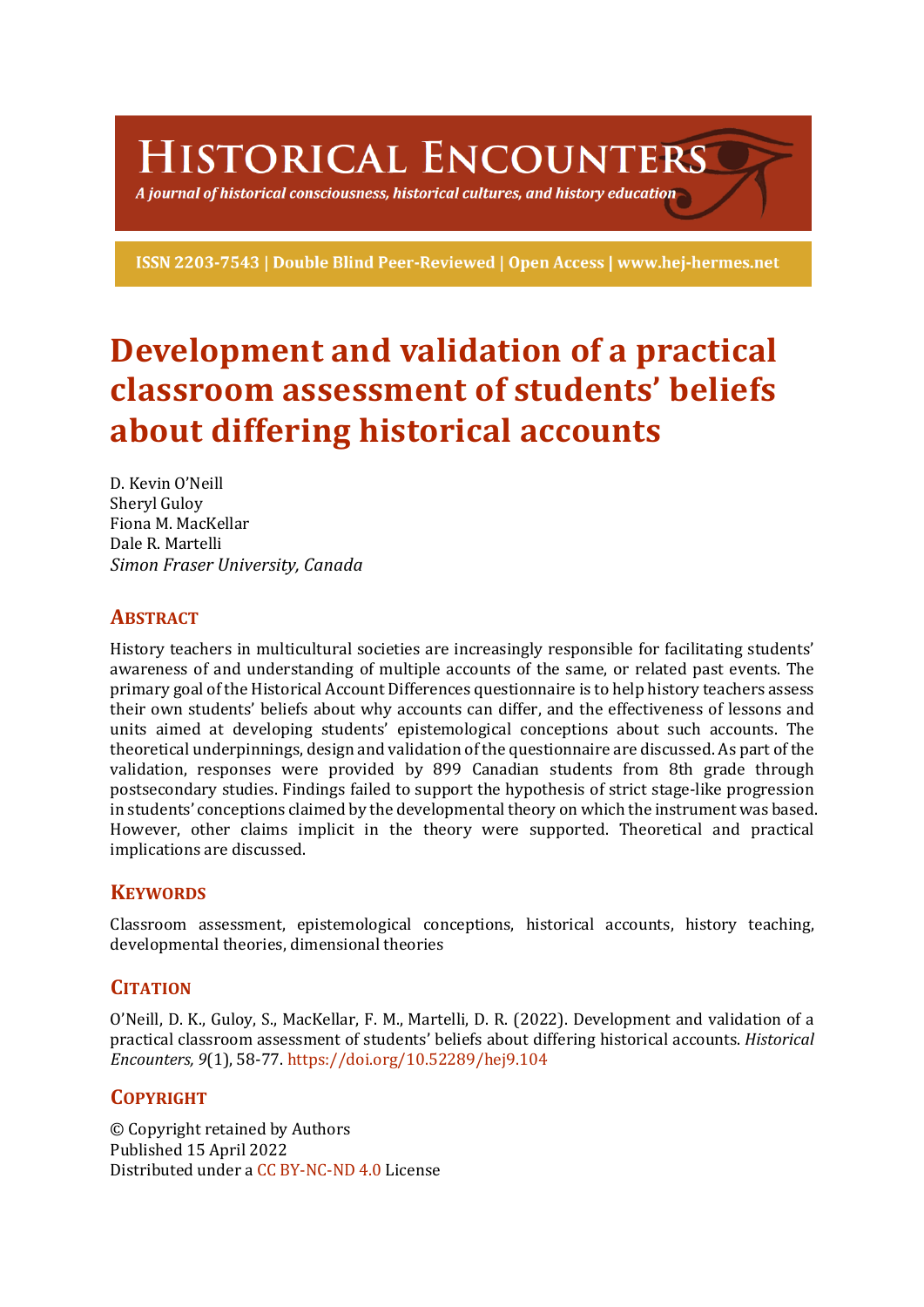## **Introduction**

The past makes itself accessible to us in the present via residue in the form of accounts. (VanSledright 2015, p. 81)

Historical accounts often have a central place in history teachers' practice. Narrative is a central way of understanding human experience in time (Cronon, 1992); but helping students to understand the nature of historical accounts has always been challenging work. This task is particularly challenging in multicultural societies today, which arguably have multiple pasts (Conrad, Ercikan, Friesen, Létourneau, Muise, Northrup, & Seixas, 2013). As societies have better recognized their diversities, educators have faced growing demands to facilitate their students' awareness and understanding of multiple accounts of the same, or related past events (Banks, 2008; Seixas, 2004; Takaki, 1993).

Textbooks have traditionally offered a single, univocal narrative in the impersonal "voice of history" (Wineburg, 1991); but even there, sidebars today invite students to consider different, related stories – to say nothing of accounts from popular media and other sources. For example in Canada, high school students read textbooks that tell the story of their history as beginning when Europeans boldly set forth to tame a "new" land, heroically surmounting many hardships, including resistance from Indigenous peoples. At the same time, there is growing recognition (including in official federal government reports) that these "heroes" were systematically eradicating culturally advanced Indigenous nations that pre-dated European colonization by thousands of years, and repeatedly violated agreements they made with them. Such differing accounts bring urgency to the question: How well are students equipped to appreciate differing historical accounts, and their increasing prevalence in history teaching and society at large?

In practice, openness to the multiplicity of historical accounts (or what Chapman  $(2017)$ ) alternatively terms "interpretations") carries risks which educators must manage in an informed manner. Without a mature understanding of why various carefully-researched historical accounts might differ, there is a chance that students will respond to them by hardening to either a cynical view of the accounts they are presented with (e.g. "history is written by the victors") or an "anything goes" conception according to which all accounts are equally valid in principle, and everything is a matter of perspective (Lee & Shemilt, 2004; Maggioni, VanSledright, & Alexander, 2009; Chapman, 2017). Such conceptions not only render the discipline of history meaningless for students, but are inconsistent with democratic participation in a pluralistic society, which many educators make it their aim to enable (Castro, Field, Bauml, & Morowski, 2012; Miller & Toth, 2012).

How can teachers refine curricula and teaching strategies that will lead students toward mature ideas about why and how historians have produced differing accounts of the past? We believe that any complete response to this question must include tools of assessment that are practical for teachers to use, without the support of researchers. Without knowing what beliefs a specific classroom full of students already holds about differing historical accounts, teachers are essentially left guessing what lessons and activities might be effective for them. In the work described below, we pursued the design of an assessment that would, to borrow VanSledright's words, "assist teachers in making the pedagogical adjustments necessary to grow possibilities for understanding" of history (VanSledright 2015, p. 80).

The Historical Account Differences (HAD) questionnaire is designed for use with students in both secondary and postsecondary classrooms. Here we discuss the theoretical underpinnings of the questionnaire, explain how it was developed, and present analyses of 899 responses provided by students spanning Grade 8 through postsecondary studies, which were gathered as part of our validation effort.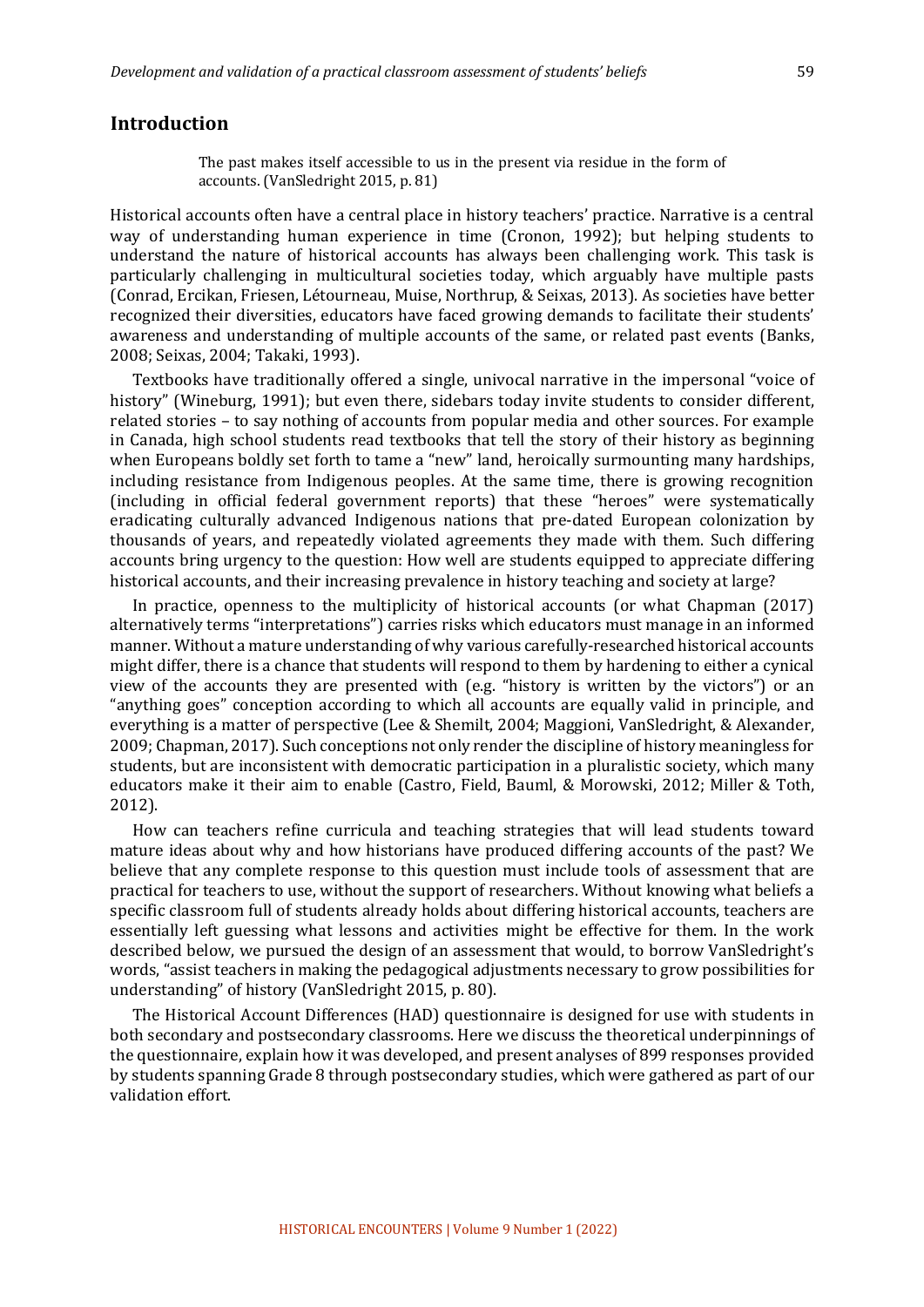## **Epistemological Conceptions in History**

In the North American context, the scholarship of history learning has focused for decades on the development of historical thinking skills (Lightning, 2021). So, to situate this work it is important to underscore the distinction between *historical thinking* and *domain-specific epistemological conceptions in history*. Historical thinking refers to a complex and theoretically-contested set of cognitive processes. One example is *sourcing* – the process of considering the origins of a source when interpreting it (Britt, Perfetti, Van Dyke & Gabrys, 2000), such as who wrote it and for what purpose. Another important historical thinking skill is *contextualization,* which involves considering the time period and circumstances surrounding an event when interpreting evidence about it (Mitrovic, 2015).

While undoubtedly important, historical thinking skills have proven challenging to capture in assessments, for a variety of reasons (Ercikan & Seixas, 2015). For example, since authentic historical thinking tasks often involve students reading and interpreting difficult texts, historical thinking assessments may be unable to avoid conflating students' facility in historical thinking with their general reading skill (Reisman, 2015). Further, such assessments can become so timeintensive to administer and score that it becomes impractical to use them very often in the classroom context.

*History-specific epistemological conceptions,* on the other hand, include an individual or group's beliefs about the discipline of history and the nature of historical knowledge at a given moment in time. They are distinct from historical thinking skills, but are equally important because they shape how those skills are used (Chapman, 2017; Wiley, Griffin, Steffens, & Britt, 2020). For instance, in order for a student to use a set of varied historical accounts to make a judgement about the significance of a particular battle in World War I, she needs *both* appropriate skills in contextualization and sourcing, and beliefs about why accounts can differ that will promote the relevant application of those skills. There is good evidence that students' epistemological conceptions shape their performance on historical reasoning tasks, and that some conceptions are more "activity appropriate" than others when engaging with multiple texts (Wiley et al., 2020, p. 14). 

Thus, history students' domain-specific epistemological conceptions are of practical concern for teachers of history. In many instances, attempts to involve students in historical thinking may not be fruitful without first addressing their epistemological conceptions. For example, documentbased questions (DBQs) (Rothschild, 2000) can be fruitful skill-building opportunities for students who already hold sufficiently mature conceptions about the nature of historical evidence; but if a student approaches a DBQ with the naïve belief that every account must be either unbiased and true, or biased and untrue, he is not likely to have a fruitful encounter (Chapman, 2017). Indeed, he may simply be confused as to why his teacher has chosen to mislead him with competing accounts, some of which must be untrue by definition. Such responses from students have been documented (Lee, 2004, 2005; Lee & Shemilt, 2004; Seixas, 2006; Wineburg, 2001).

In recent work, Wiley et al. (2020) developed an instrument aimed specifically at gauging students' ideas regarding the value of integrating evidence across multiple documents in history, which proved predictive of student performance on document-based questions. The agenda we pursue here can be seen as related. We chose to focus our development effort specifically on students' beliefs about why historical accounts may differ. We chose narrative accounts as the focus for our work because they are focal to the potentially urgent issue in many instructors' practice alluded to earlier – the differing accounts that can be at issue in modern, multicultural classrooms. Further, as we have suggested, students' beliefs about why accounts differ may strongly influence the effectiveness of teachers' attempts to teach historical thinking. As Lee & Shemilt (2004) wrote,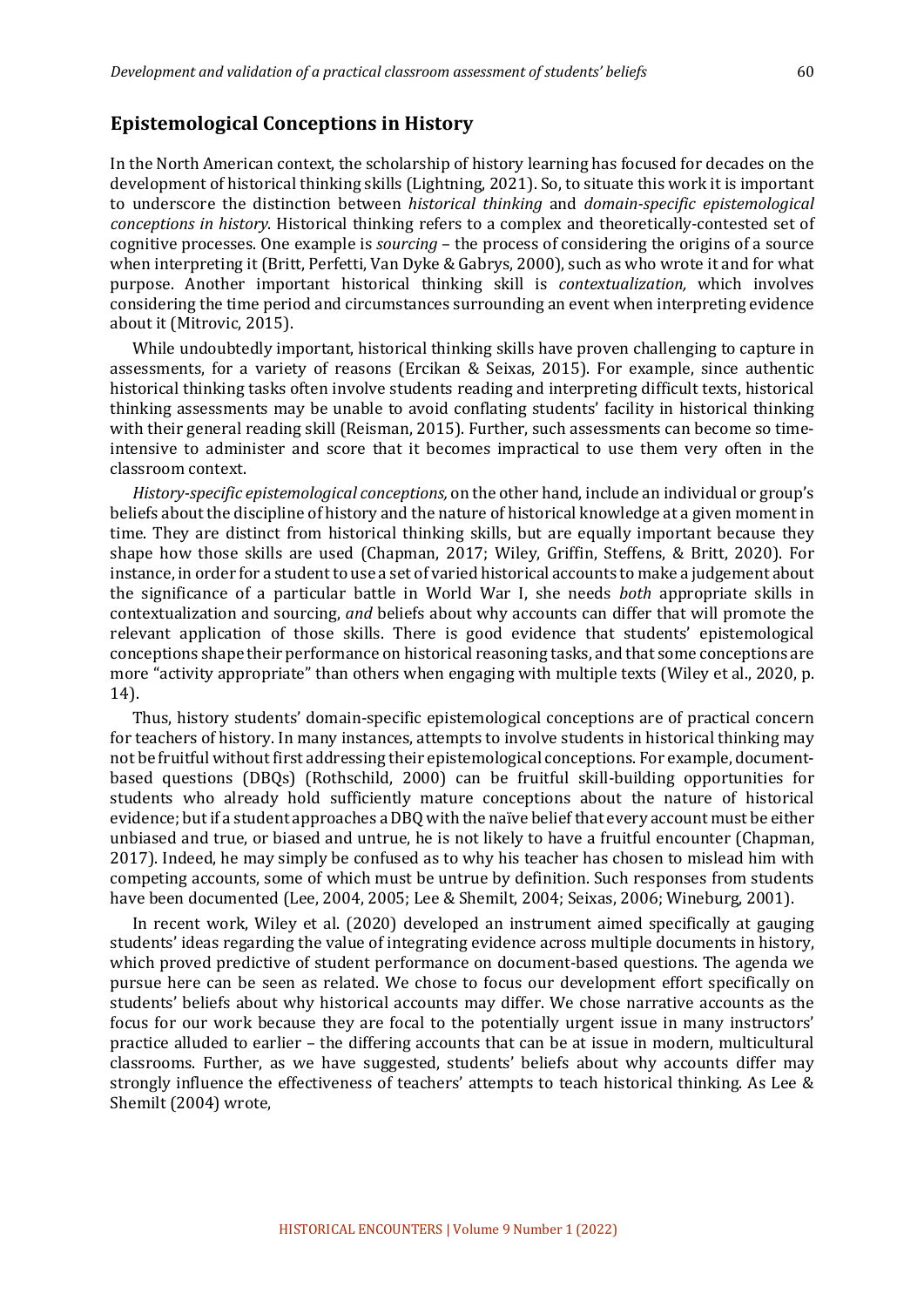Tackling historians' reasons for writing one story rather than another before students grasp that accounts cannot be copies of the past is a recipe for leaving them helplessly shrugging their shoulders in the face of competing stories. (p. 31)

The central goal of the work described below has been to provide a time-efficient, logistically simple and pedagogically useful way for history instructors to assess the beliefs that their *own* students hold at a *particular* time about why historical accounts may differ. As Smith and Breakstone (2015) argued,

> [L]engthy essays that students compose...make it difficult for teachers to quickly identify particular skills or concepts that need further attention. Teachers with classes of more than 30 students have to wade through hundreds of pages of student writing to determine next steps for teaching. It is unrealistic to expect teachers to frequently assign DBQs to all of their students or to use them to make quick adjustments to classroom instruction (Smith and Breakstone 2015, p. 234).

Given these practicalities, our goal was to develop a zero-stakes assessment tool that instructors would be able to use as often as they needed to, without researchers' help. Ideally the assessment would be understandable to students as young as 13, would be quickly completed, and easy to score.

The challenge of this agenda should not be underestimated, because as Maggioni et al. (2009) wrote, "in trying to model individuals' epistemic beliefs, we are attempting to categorize commitments that people, for the most part, may perceive as fuzzy and somewhat vague" (p. 189). Understandably, there is a diversity of theoretical approaches to the problem of assessing epistemological conceptions. Theories of personal epistemology presented in the literature have differed in two broad ways: they have been either domain-general or domain-specific, and they have been either developmental or dimensional in nature. Theories are described as domaingeneral if they attempt to make claims that hold true across disciplines, rather than confining themselves to a single one. Theories are developmental in nature if they predict that epistemological conceptions will change predictably in a series of discrete, ordered stages along a fixed trajectory, while dimensional theories model epistemological conceptions using multiple dimensions that can vary independently.

In early work, Perry (1970) presented a domain-general developmental theory of personal epistemology that described university undergraduates as progressing in a series of nine ordered stages from what he termed "dualist thinking" to "commitment." The theory is domain-general in the sense that it does not pertain to students in any one discipline, and developmental in that it predicts advancement along a fixed trajectory of ordered stages. Shemilt (1987) also presented a developmental theory, though in contrast his was domain-specific and addressed students at a different level of schooling. This theory described adolescent history students progressing through a series of four ordered stages relating to their ideas about evidence and methodology in history. More will be said of this theory later.

Over time, skepticism has grown regarding the ability of stage theories to adequately represent the complexity of students' epistemological conceptions and their transformation over time (Chandler, Hallett & Sokol, 2002). Empirical findings have problematized the assumption of strict stage-like progression, demonstrating inconsistency in learners' conceptions. This is sometimes described as "epistemic wobbling" (VanSledright and Reddy, 2014, p. 43), and may in part be an artifact of the instruments that researchers have developed and used.

Partly in reaction to such findings, models of epistemic beliefs have been developed that represent them not on a single scale, but using a number of independent dimensions. For example, Schommer-Aikins' (2004) Epistemological Belief System model comprises five dimensions relating to people's beliefs about the certainty of knowledge, the simplicity of knowledge, omniscient authority, the extent to which learning should be quick, and whether intellectual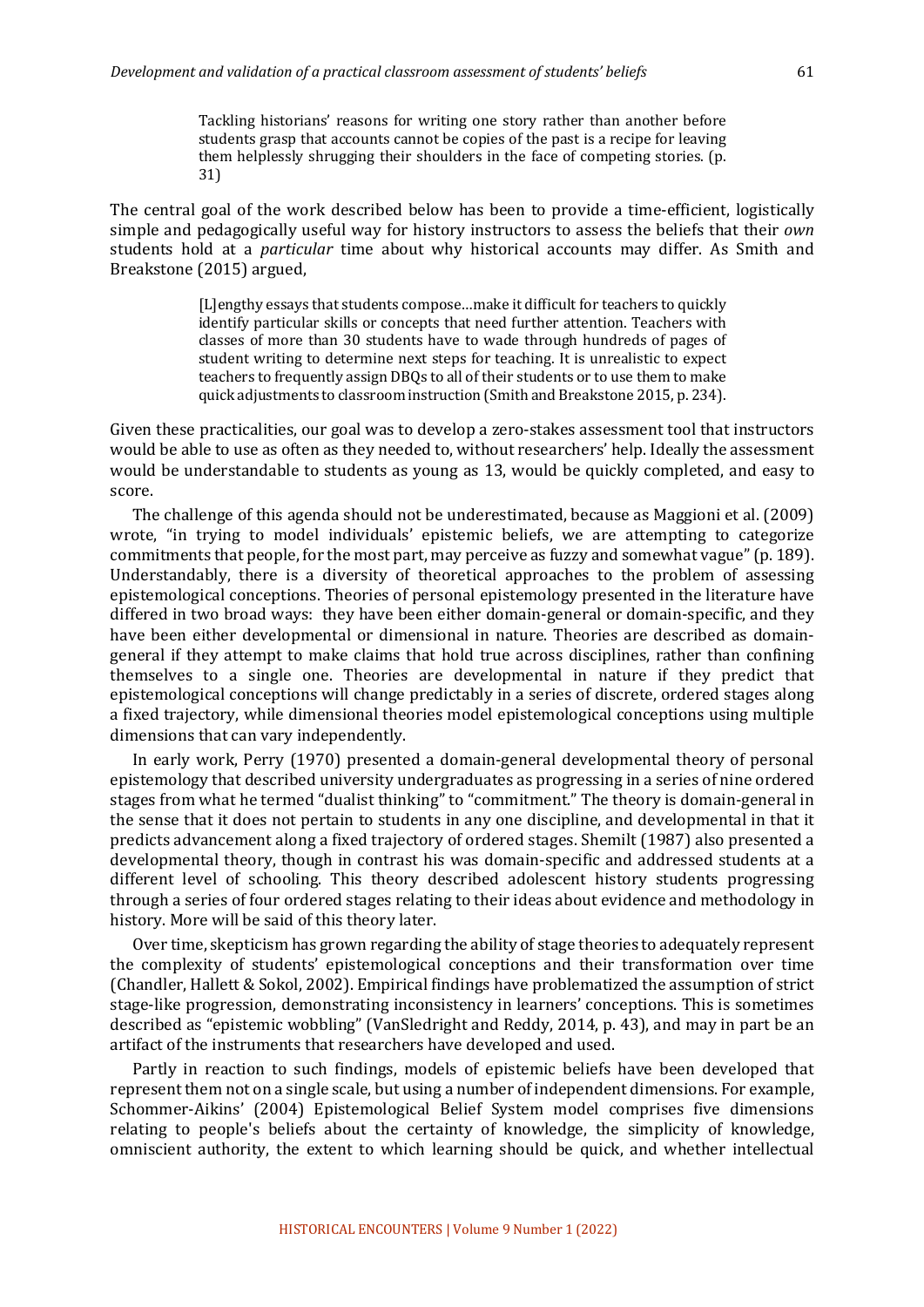ability is innate. Such dimensional models do not assume the existence of an apex of development or a series of ordered stages; thus they are less subject to the challenge of "wobbling."

The issue of domain generality or specificity in epistemological beliefs was explored in depth by Muis, Bendixen and Harle (2006). They noted that, "research on problem solving and critical thinking supports the notion that expert knowledge is predominantly domain specific"  $(p, 4)$ . Thus, it seems reasonable to posit that epistemological beliefs are also domain specific in important ways. In their extensive review of literature, Muis et al. (2006) examined 19 empirical studies designed to examine the domain specificity or generality of epistemological beliefs, noting that most "found predominant support for domain-specific beliefs across varying levels of education." (p. 24) For the purposes of analysis, the researchers involved in these studies assessed epistemological beliefs using instruments based on a consistent set of dimensions; but outcomes often showed that the domain asked about (e.g. science versus history) significantly altered the beliefs that students reported.

To conclude this section we would like to note that much of the recent research on epistemological conceptions in history has taken the approach of adopting a domain-general theoretical model of epistemological beliefs, and then localizing it to the domain of history, so to speak, when designing instruments. We elaborate on this observation in the following section.

## **Quantitative Measures of Epistemological Conceptions in History**

While there is a longstanding body of work on quantitative measures of epistemological beliefs (e.g. Schommer-Aikins, 2004), studies of epistemological beliefs in history have been conducted using purely qualitative methods until relatively recently. The first scholars to publish a quantitative instrument to gauge epistemological beliefs in history appear to have been Maggioni, VanSledright, & Alexander (2009). They developed a questionnaire called the Beliefs about Learning and Teaching of History Questionnaire (BLTHQ), using theoretical underpinnings that were domain-general and developmental in nature. This 21-item questionnaire was designed specifically for use with K-12 teachers, to evaluate the effectiveness of professional development in the domain of history. Using the questionnaire, Maggioni et al. (2009) were able to document changes in the epistemological beliefs of 72 fourth- and fifth-grade student teachers over the course of a summertime professional development opportunity.

Items from the BLTHQ were adapted by Nitsche and Waldis (2018) for their own instrument, the Epistemological Beliefs Questionnaire in History (EBHQ). Using this instrument they investigated the relationships among history teachers' epistemological beliefs in history, their pedagogical beliefs, and several other internal and external variables such as age, sex, level of education, socioeconomic status and teaching experience. Analyzing responses from 177 preservice teachers in German-speaking Switzerland, they found primarily small effects. For example, it was found that the number of history courses a student teacher had completed had a small but signficant relationship to narrative constructionist epistemological beliefs in the domain of history. Similarly small effects were observed with respect to age, sex and socio-economic status (SES), with increasing age and higher SES predicting skeptical beliefs. Intriguingly, the researchers also found that a larger number of courses in history education taken by a pre-service teacher predicted transmissionist perspectives on teaching and learning, while a larger number of semesters of study overall predicted less transmissionist views (Nitsche & Waldis, 2018).

Stoel, Logtenberg, Wansink, Huijgen, van Boxtel, & van Drie (2017) extensively modified Maggioni's instrument in an effort to develop one that could be used with school-aged students. Their 26-item instrument was designed to distinguish between naive and nuanced views with regard to the nature of historical knowledge and historical knowing. Using responses from 922 students enrolled in one of the two highest educational tracks in the Netherlands, they were able to develop a 3-factor scoring scheme that allowed them to assess differences between school tracks, and relationships between epistemological beliefs, interest in history, and history grades. However, some of their findings were confusing considering the developmental theoretical basis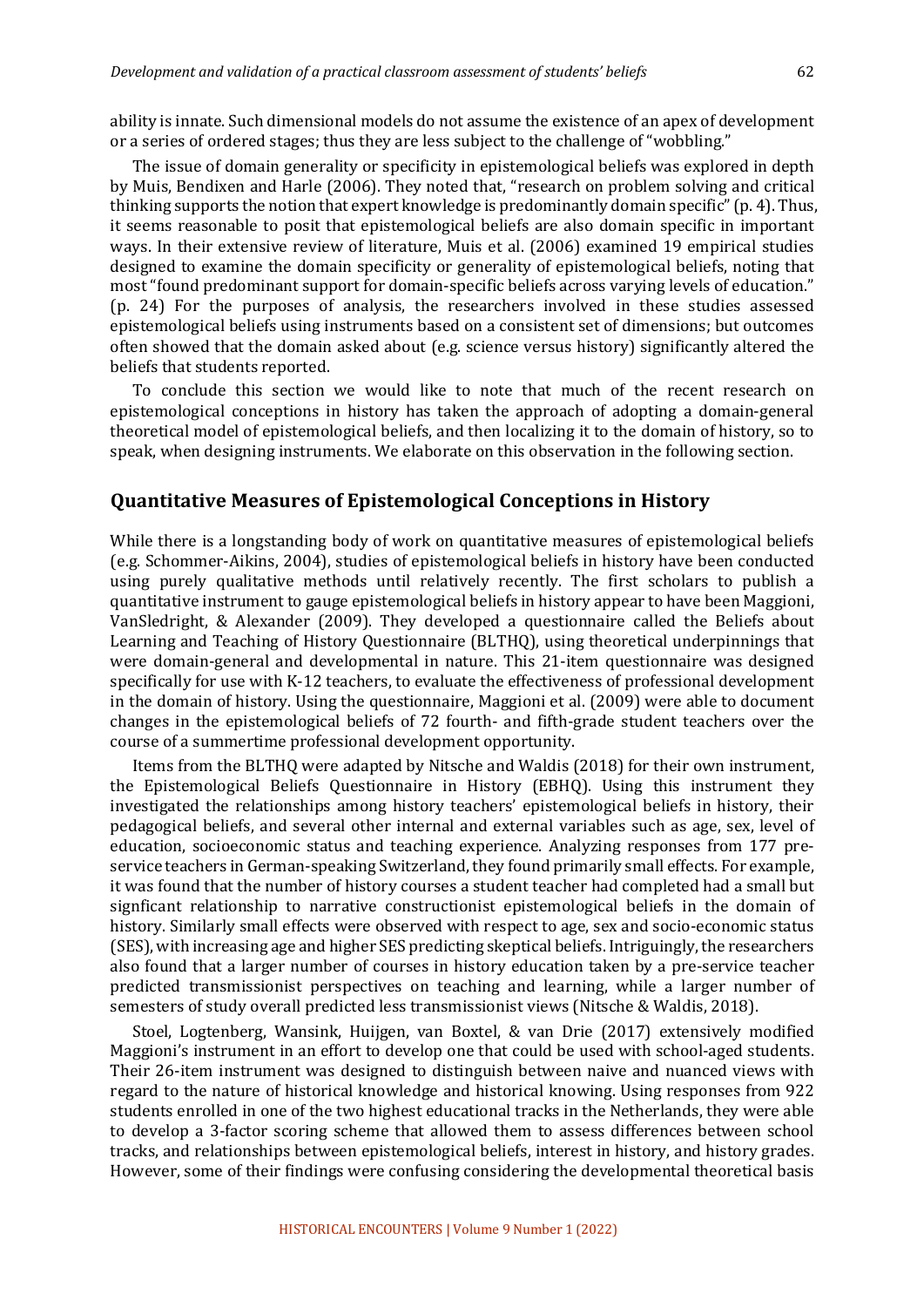of their instrument. They reported being "puzzled...that students could simultaneously report a positive score for both the naïve and the nuanced nature-of-knowing items." (p. 131) This finding is reminiscent of the "wobbling" mentioned above.

Finally, Wiley et al. (2020) developed and validated a 12-item measure of epistemological beliefs that was specifically tailored to measure beliefs relevant to integrating knowledge across documents in the domain of history. This work was a departure from previous research on epistemic cognition in history, in that it did not adopt wholesale a theory of personal epistemology and then attempt to capture all of its facets in the research instrument. Instead, the researchers adapted items from previously-published research that gauged beliefs which prior research suggested were specifically relevant to students' work on document-based questions. Over a series of three experiments conducted with hundreds of university undergraduates, high school students and middle school students, Wiley et al. (2020) demonstrated that "activity appropriate" (p. 14) beliefs contributed unique value in predicting students' performance on document-based questions, over and above students' academic track (AP or non-AP) and level of schooling (high school or middle school). This task-specific approach to measuring epistemological beliefs bears similarity to what we have done in the work reported below.

## **Developing the Historical Account Differences Questionnaire**

In this section we describe the theoretical basis for HAD and the methods we used in developing and validating the questionnaire.

## *Theoretical Underpinnings*

Counter to the approach taken in much of the prior research, we opted for a domain-specific theoretical foundation for HAD. Due to the research on expertise referred to by Muis et al. (2006), we speculated that a domain-specific foundation was a potentially fruitful route to an instrument that could provide the most pedagogically-useful information to instructors with the minimum number of items and demand on instructional time. The theoretical basis of our instrument came from Shemilt (1987).

As part of the Schools Councils History project in the United Kingdom, Shemilt conducted many hours of interviews with British adolescents in order to understand the development of their ideas about the discipline of history (Shemilt, 1987, 2000). Based on these cross-sectional interviews, Shemilt then formulated a 4-stage theory that speculatively described the development of students' understanding of historical evidence, methodology and accounts in a series of four ordered stages.

At Stage 1 of Shemilt's model, the lowest level of understanding, students are described as taking knowledge of the past as given. The only difficulty they associate with history is the difficulty of reading or listening to stories and remembering them. By extension, they think of historians as no more than good memorizers of stories about the past.

Students attain a Stage 2 understanding when they realize that the past does not speak with a single voice: knowledgeable people do disagree in their accounts of the past. However, the only explanations a Stage 2 thinker can muster for this disagreement are that the evidence may not be reliable (e.g., some reporters witnessed the events in question while others did not) or that some reporters may be biased. At this stage, students think of historians as people who are somehow able to sniff out false or biased stories about the past, "read off" the truth from sources, and piece together the one true account.

Students at Stage 3 are distinguished by the understanding that historical knowledge can never be absolutely certain. At best, we can use the evidence available about the past (some of which is other peoples' stories, but which also includes non-narrative relics such as tax records and maps) to reduce the uncertainty of our knowledge. In line with this view, Stage 3 thinkers understand historical scholarship to involve reasoning methodically with evidence to come up with an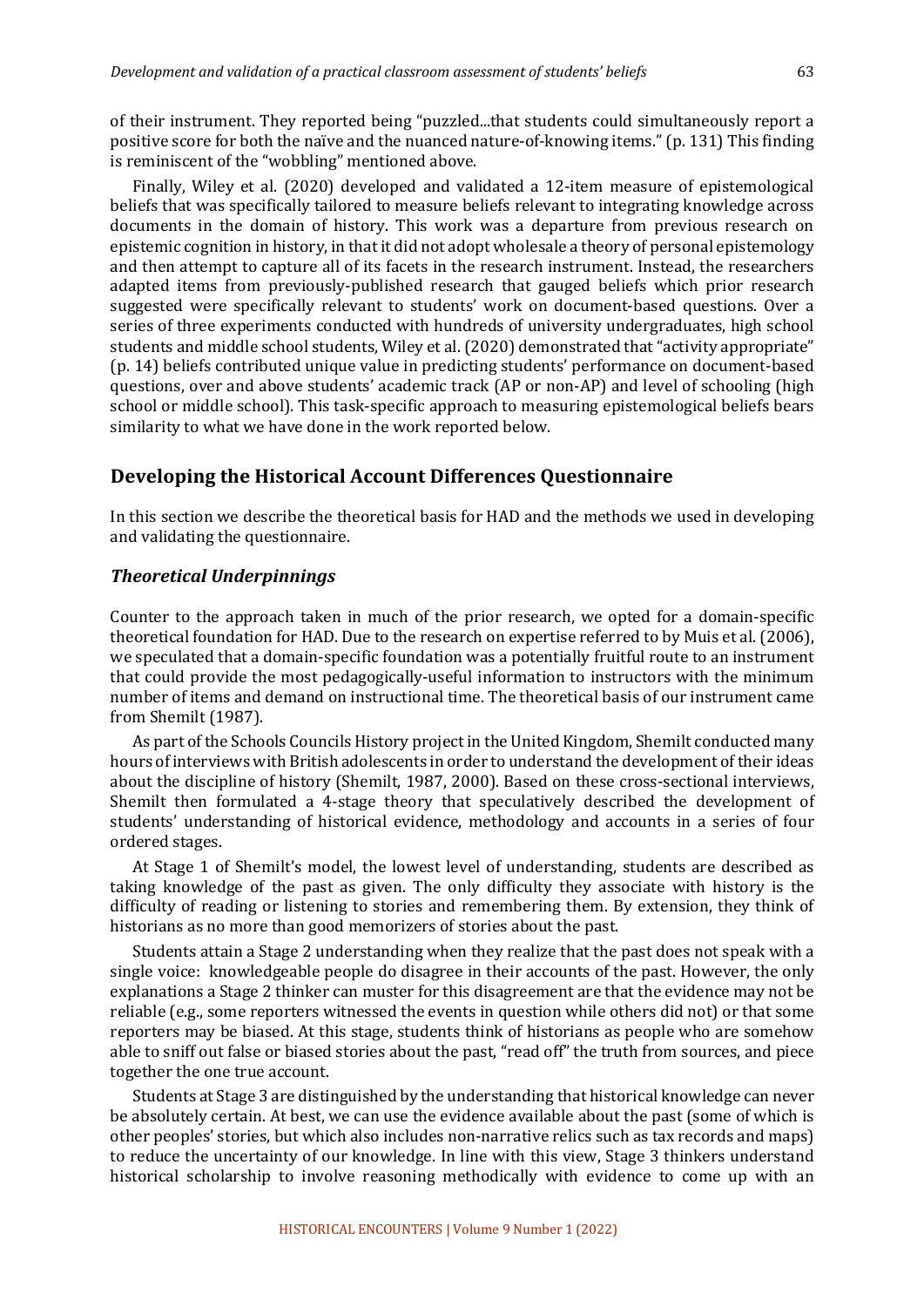account that represents the most likely and believable *reconstruction* of events. Stage 3 thinkers understand historians as people who know how to do this methodical work.

In the fourth and most advanced stage of Shemilt's model, students are described as viewing historical knowledge like a kaleidoscope. There is no single true account, or even necessarily a single most likely account. Rather, students recognize that it is possible to have several equally defensible accounts of the past – particularly if they have been constructed to address different questions. In this view, a historical account is understood to be a creature of its time, constructed to address a need. It is constrained by the available evidence, but is also shaped by the questions it seeks to answer. Like a kaleidoscope, history's "patterns are ordered and determinate, but do not yield a single stable picture" (Shemilt, 2000).

Shemilt's 1987 model was elaborated to a six-stage model in later publications (Lee & Shemilt  $2004$ ); vet we chose the 4-stage model for its parsimony, which is particularly important for a practical classroom instrument. An instrument based on a 6-stage model would clearly need to involve a larger number of items to demonstrate reliability, and would thus take longer to complete.

Note that while our instrument built on the ideas in Shemilt's 1987 developmental model, we did not assume that the epistemological conceptions of our secondary and postsecondary participants in British Columbia would progress in the particular way described by Shemilt for British adolescents in the 1970s. Our research was planned to provide opportunities to empirically test, on a substantial scale, whether students' conceptions progressed in the stagelike way predicted in Shemilt's theory. To our knowledge, such a test has never been attempted.

## *Question Structure*

While we have published about previous versions of the Historical Account Differences questionnaire (O'Neill, Guloy and Sensoy, 2014), the version examined here (Appendix A) was more sophisticated than those used earlier. It is composed of six questions, each of which was inspired by Shemilt's original interviews, and designed to provide a context for examining students' ideas about differing accounts:

- What makes somebody a historian?
- How do historians develop their stories about events in the past?
- Why do historians write or tell stories about the past?
- Why do historians write new books about events that were already written about before?
- What makes a story about the past useful?
- If a historian is learning about the events of a period and finds two stories about them that disagree, what should she do?

Students respond to each question by rating a set of four belief statements on a 5-point scale from "strongly agree" to "strongly disagree." Each statement is written to reflect the beliefs that Shemilt (1987) hypothesized students to hold at each of the four stages. For example, the question "What makes somebody a historian?" asks students to rate the following four statements:

- They have studied and memorized what happened in the past *(Stage 1)*
- They can figure out which stories about the past are biased or untrue, and put together the one true story *(Stage 2)*
- They can use evidence to figure out what probably happened in the past *(Stage 3)*
- They re-consider past events, and think about what those events mean to us today *(Stage*) *4)*

Here, the four statements are presented in stage order for ease of reading. In the questionnaire presented to students, the four statements were presented in a different, random order for each question, without the stage numbers appended.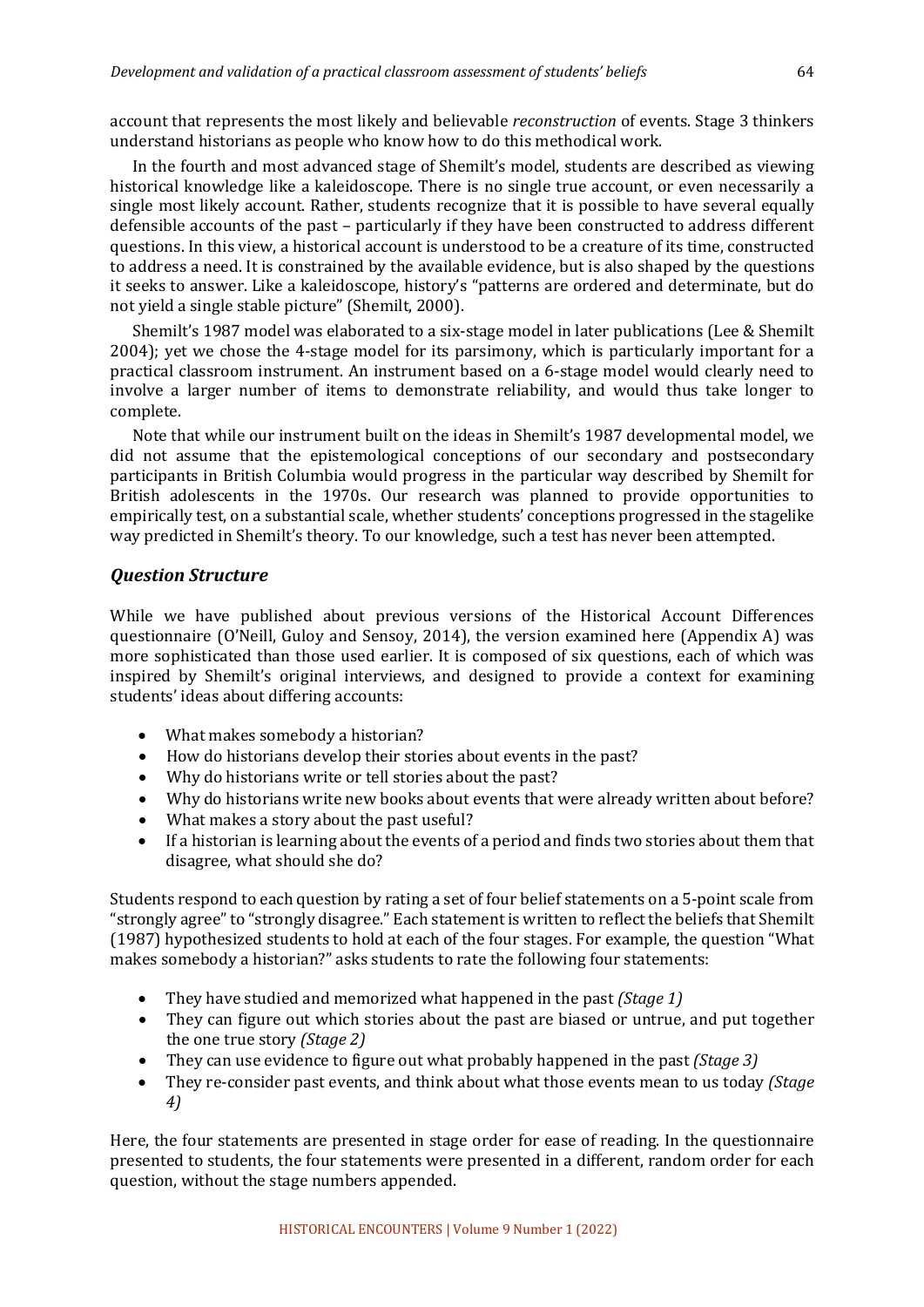The approach of framing rating scales with questions is not common in the literature, though it bears some similarity to the scenario-based approach of Barzilai & Weinstock  $(2015)$  in their Epistemic Thinking Assessment instrument. In that work it was assumed that brief scenarios could enhance the meaning of abstract scales and make them easier for students to respond to. In HAD, the six questions help give meaning to otherwise abstract scales.

Respondents are free to rate each of the statements as they choose. Thus, in responding to a question a student could hypothetically choose to strongly disagree with all 4 statements, or strongly agree with all 4 statements – though in practice they rarely do.

## **Methods**

#### *Construct Validity*

To ensure that each of the four statements specifically targeted one stage from Shemilt's theory, we recruited four history professors and one historical archaeologist to perform a sorting validation task. The five professors, who represented varying specialties including Canadian history, Middle East history, Latin American history and U.S. history, had not collaborated with the research team previously.

Two rounds of hour-long, one-on-one interviews were carried out with each professor between August 2012 and October 2012. During each round, a researcher explained that the purpose of the interview was to check the language of the questions and belief statements for their correspondence with Shemilt's theory. The professor was then asked to review Shemilt's 4-stage theory, using a one-page description very similar to the summary provided earlier in this paper. Interviewees had no difficulty understanding or distinguishing the four stages, but kept the onepage description for reference while they were presented with the draft statements for the questionnaire, one by one, in random order.

One at a time, items from the draft questionnaire were presented, with the instruction, "If a student strongly agreed with this statement, which stage would he or she be at?" The professor then sorted the item into one of four piles corresponding to Shemilt's hypothesized stages. After all the draft statements had been sorted, the interviewer recorded the professor's sorting of the cards. When the professor's sorting of a card was observed to disagree with the stage intended by the questionnaire authors, he or she was asked to recommend improvements to the formulation of the item.

Improvements suggested by the panel of professors in round 1 of the interviews were tested in round 2 using the identical procedure. Cohen's Kappa was then calculated for each pile of cards sorted by each participant, comparing the intended stages of the statements to the stages they were sorted into.

## *Known-groups Validity*

The questionnaire was made available on a web site hosted at our home institution. In collaboration with teachers and professors of history across the greater Vancouver area of British Columbia, Canada, we solicited responses to the HAD questionnaire from a total of 899 students between September 2013 and May 2014: 566 secondary school students and 342 postsecondary students. The secondary school students spanned grades 8 to 12, with approximately 100 participants per grade (see Table 1).

| TABLE 1: Makeup of the secondary students by grade level |     |     |    |    |     |       |  |
|----------------------------------------------------------|-----|-----|----|----|-----|-------|--|
| Grade                                                    |     |     | 10 |    |     | Total |  |
| # Responses                                              | 138 | 129 | 88 | 85 | 118 | 558   |  |

TABLE 1: Makeup of the secondary students by grade level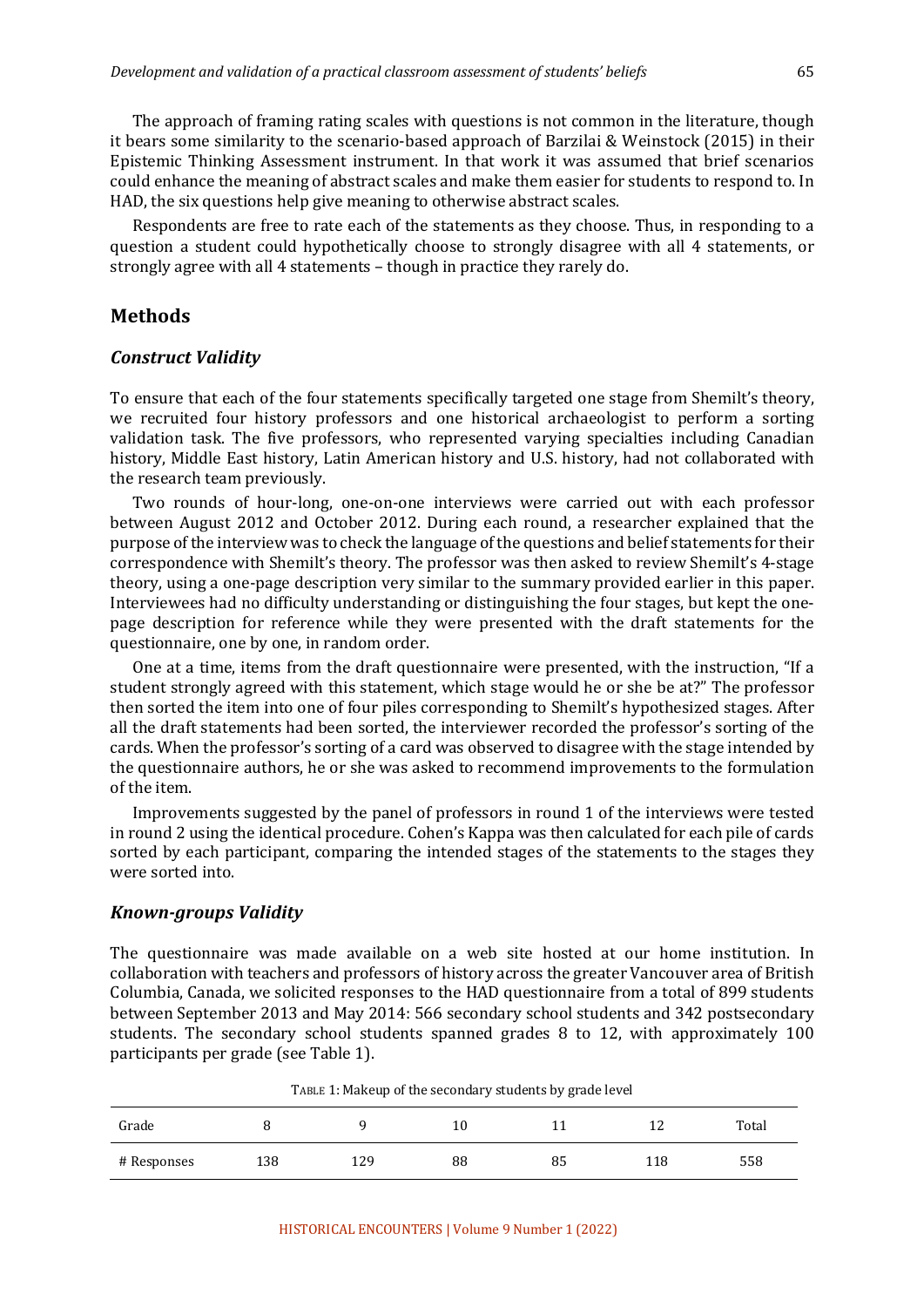Secondary school students were invited to complete the questionnaire during the school day in a computer lab. Completion of the questionnaire required a unique participant ID code that was provided to each student by a researcher only after parental consent for the research had been verified. One or two researchers were present during each administration of the questionnaire to verify parental consent, and provide any technical support that might be required. In the course of data collection, it was observed that nearly all students could complete the HAD questionnaire in 15 minutes or less.

At the postsecondary level, student participants were recruited in class (usually through a brief announcement in a lecture), but completed the questionnaire on their own time. Postsecondary students provided research permission electronically before proceeding to the questionnaire. In addition to the questions described earlier that formed the core of the HAD questionnaire, postsecondary students answered questions about their involvement with history as a discipline, e.g. as a minor or major.

The postsecondary participants had widely varying exposure to history as a discipline (see Table 2). While the majority of the postsecondary students were recruited from 100- and 200level history courses at three different institutions, the sample also included 31 students enrolled in postsecondary engineering courses requiring no background in history beyond high school, and a handful of students pursuing masters and doctoral degrees in history.

|  |  |  | TABLE 2: MAKEUP OF THE POSTSECONDARY STUDENTS BY INVOLVEMENT WITH HISTORY |
|--|--|--|---------------------------------------------------------------------------|
|--|--|--|---------------------------------------------------------------------------|

| Involvement<br>in history as a<br>discipline | Not<br>taking<br>history | History<br>elective<br>course | Completing<br>history<br>minor | Completing<br>history major | Completing<br>history<br>masters | Completing<br>history<br>PhD | Total |
|----------------------------------------------|--------------------------|-------------------------------|--------------------------------|-----------------------------|----------------------------------|------------------------------|-------|
| # Responses                                  | 22                       | 180                           | 38                             | 68                          |                                  |                              | 322   |

We conducted analyses to test four hypotheses based on Shemilt's theory:

- H1: Postsecondary students' scores will reflect more sophisticated beliefs than those of secondary students
- H2: Secondary students' scores will reflect more sophisticated beliefs as they progress through the grades
- H3: Among postsecondary students, those with greater involvement in history as a discipline will demonstrate more sophisticated beliefs
- H4: Students will not at the same time hold beliefs that Shemilt's theory describes as naïve and sophisticated

## **Data Analysis and Results**

#### *Construct Validity*

At the end of round 2 of the sorting task, Cohen's Kappa was calculated for each professor's sorting of the questionnaire items. In this step, the history professors' categorization of the statements was compared to the stages the research team had intended these items to capture. Values of Kappa ranged from a high of .78 for one professor (83% agreement with intended stage) to a low of .61 (71% agreement with intended stage). The average value of Kappa across the five professors was .71 (78% agreement). Given that HAD is not intended as a high-stakes assessment, these levels of reliability were judged acceptable. Further small refinements suggested by professors in round 2 were made before the data collection for known-groups validity testing was carried out.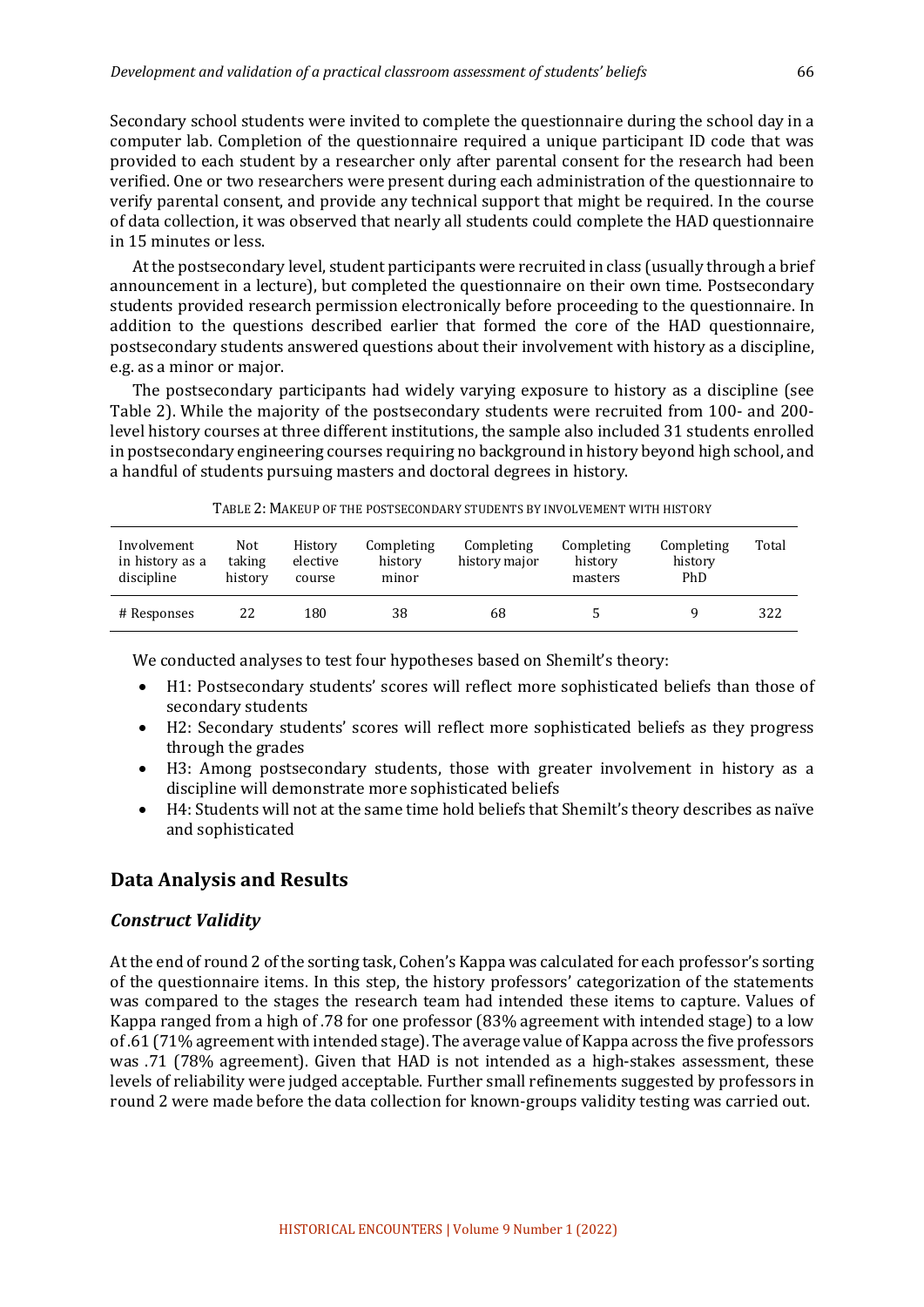#### *Known-Groups Validity*

Students' responses were scored on two scales. The "Knowledge and Reliability" (K&R) scale reflects the expressed strength of a student's agreement that historical accounts only differ due to the the fallibility of some storytellers due to ignorance or bias. In Shemilt's theory, these are considered naïve ideas. The K&R score is calculated by summing each student's ratings of the items developed to address Stage 1 & 2 conceptions. The "Reconstruction and Purpose" (R&P) scale reflects the expressed strength of a student's agreement that historical accounts differ due to differences in the interpretation of limited evidence or differences in storytellers' purposes. These Stage 3 & 4 beliefs are considered sophisticated in Shemilt's developmental theory. The R&P scale is calculated by summing each student's ratings of the items developed to address Stage 3 & 4 conceptions. Chronbach's alpha was calculated at .760 for the K&R scale, and .669 for the R&P scale.

Note that since the instrument was intended for use by classroom teachers, we opted to compute scale scores as sums rather than means, to keep the scoring simple. Since each scale includes 12 of the 24 items, and students' responses to each statement take the form of a rating from 1 to 5 (1= strongly disagree to 5=strongly agree), the range of possible scores for each of the two scales lies between 12 and 60.

Using scores calculated for the two scales, analyses were carried out to test the four hypotheses stated in the previous section. Since the distribution of students' scores on both scales were found to be normal (see Figures 1 and 2), parametric tests were used.

Figure 1: COMPARISON BETWEEN SECONDARY AND POSTSECONDARY STUDENTS' SCORES ON THE K&R SCALE ITEMS



# **Institution**

HISTORICAL ENCOUNTERS | Volume 9 Number 1 (2022)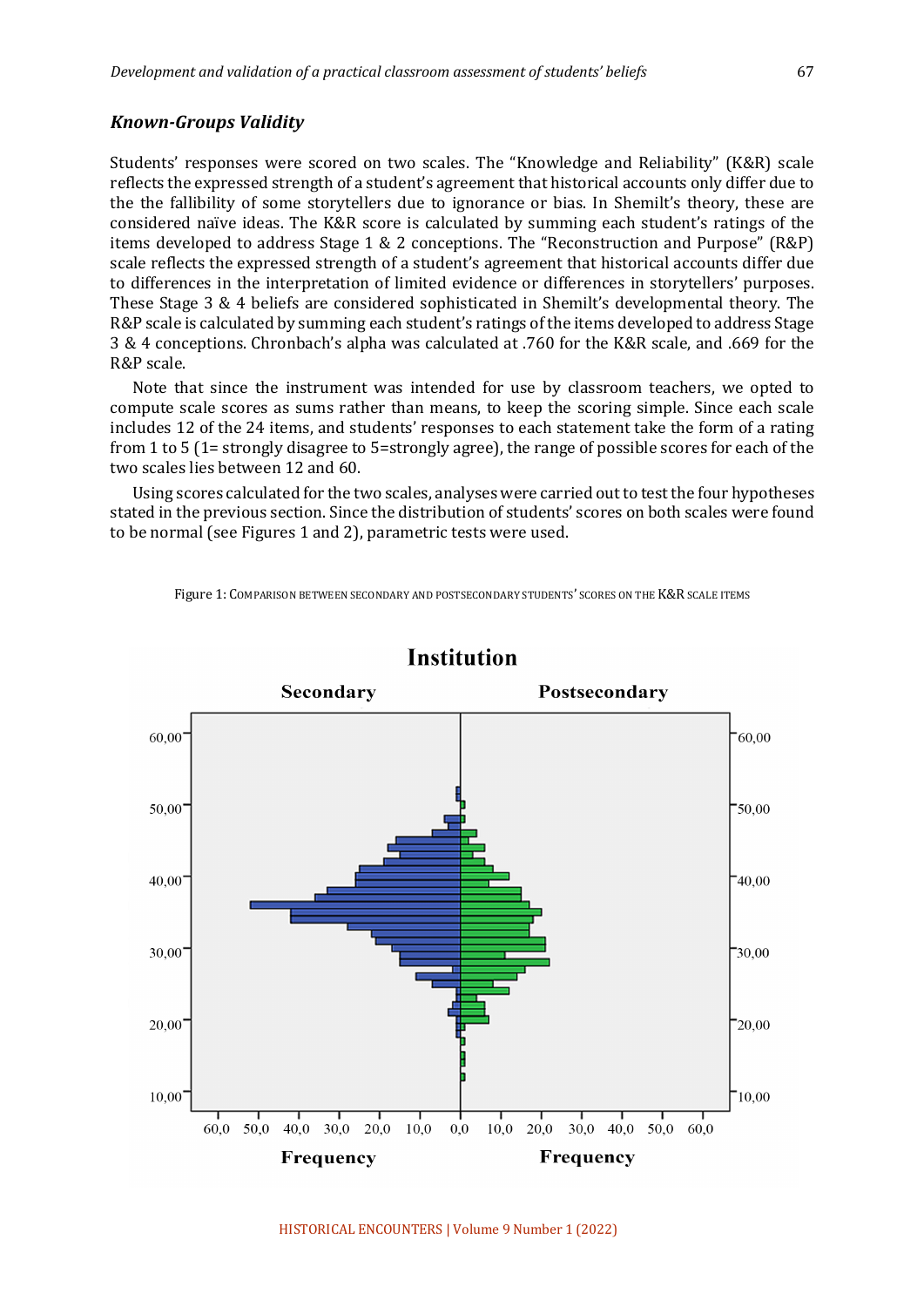

FIGURE 2: Comparison between secondary and postsecondary students scores on R&P scale items

With regard to H1, we found that as expected, the average scores of secondary and postsecondary students were significantly different on both the K&R and R&P scales. On the K&R scale, a statistically significant difference was found between secondary students (*n*=514; *M*= 36.03; *SD=*5.49) and postsecondary students (*n=*322; *M=*32.05; *SD=*6.47); *t*(599.28)=9.17; *p*<.001, 95% CI [3.13, 4.83], with secondary students' higher average scores reflecting more naïve beliefs. The effect size of level of schooling,  $d = 0.66$ , would traditionally be interpreted as moderate.

On the R&P scale, a statistically significant but smaller difference was found between secondary students (*n*=494; *M*=45.83; *SD*=4.79) and postsecondary students (*n*=324; *M*=47.36; *SD*=3.87); *t*(781.34)=-5.04; *p*<.001, 95% CI [-2.13, -.94]. The effect of level of schooling would traditionally be interpreted as small  $(d=0.35)$ , but the expected direction was in line with what Shemilt's theory would predict  $-$  ie. postsecondary students were assessed as expressing more sophisticated beliefs.

Analysis did not produce evidence to support H2. Despite gathering complete HAD responses from approximately 100 students at each grade level from 8 to 12, we found no significant differences between grade levels on either the K&R or R&P scales.

At the postsecondary level, the number of research participants we were able to recruit varied widely by involvement with the discipline of history. For this reason, before conducting analyses to test H3, Levene's test was used to ensure the homogeneity of variances on each scale among four groups represented in the data: those not taking history, those taking a history elective, history minors and history majors. (Given the small numbers of history Masters and Ph.D. students included in our sample it seemed likely that their responses would be idiosyncratic; therefore these two groups were excluded from this particular analysis.)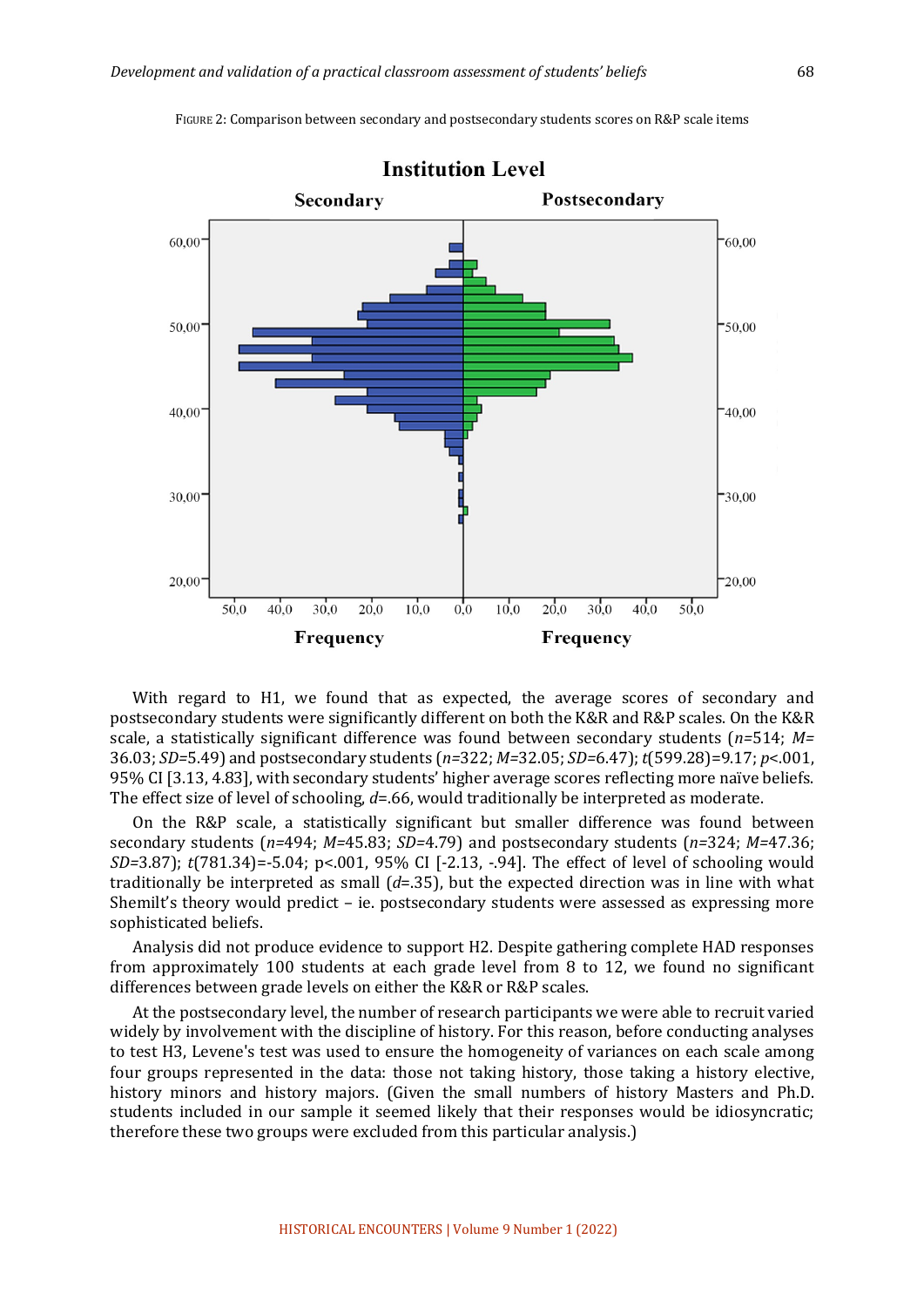| Involvement<br>Comparison               | Mean Difference (out<br>of $60$ | Significance | Cohen's $d$ |
|-----------------------------------------|---------------------------------|--------------|-------------|
| Not taking history vs. history elective | 1.18                            |              |             |
| Not taking history vs. history minor    | 3.79                            |              |             |
| Not taking history vs. history major    | 5.09                            | p<.01        | 0.88        |
| History elective vs. history minor      | 2.61                            |              |             |
| History elective vs. history major      | 3.92                            | p<.001       | 0.67        |
| History minor vs. history major         | 1.31                            |              |             |

TABLE 3: DIFFERENCES IN K&R SCALE SCORES BY INVOLVEMENT WITH HISTORY

An omnibus ANOVA test was used to determine whether differences existed among the four groups. *F*-tests showed that significant differences ( $p < 0.05$ ) did exist between these groups for both the K&R and R&P scales; so we used the Tukey-Kramer test to examine the differences on each scale between those not studying history, the elective takers, history minors, and history majors. 

As indicated in Tables 3 and 4, the differences found between the groups were generally nonsignificant; but the significant differences were in the directions that would be predicted by Shemilt's theory. On the K&R scale, students not taking history or taking a history elective had average scores that suggested greater naivete than those of students completing a history major. Using Cohen's *d*, the effect size of taking a history major versus not taking history was calculated at .88. This would traditionally be interpreted as a large effect. The effect of taking a history major versus a history elective was calculated at .67, which would traditionally be interpreted as a moderate effect. On the R&P scale, students taking a history elective course were found to have significantly lower scores on average than those working on a history minor. The effect of taking a history minor versus an elective course was calculated at .60, a moderate effect.

| Involvement<br>Comparison               | Mean Difference (out<br>of $60$ | Significance | Cohen's $d$ |
|-----------------------------------------|---------------------------------|--------------|-------------|
| Not taking history vs. history elective | $-0.43$                         |              |             |
| Not taking history vs. history minor    | $-2.51$                         |              |             |
| Not taking history vs. history major    | $-1.30$                         |              |             |
| History elective vs. history minor      | $-2.09$                         | p<.05        | 0.60        |
| History elective vs. history major      | $-0.88$                         |              |             |
| History minor vs. history major         | 1.21                            |              |             |

TABLE 4: Differences in R&P scale scores by involvement with history

Shemilt's theory described a stagewise progression in which naïve conceptions about differing historical accounts are abandoned as more sophisticated ones are taken up. If the theory were correct, students should not appear to hold naïve and sophisticated beliefs at the same time. Logically according to H4, students' scores on the K&R and R&P scales should be inversely correlated; but we did not find this to be the case. Pearson's *r* was calculated at .089 ( $p=0.13$ ) between the scores for all participants on the K&R and R&P scales. Therefore, H4 was not supported.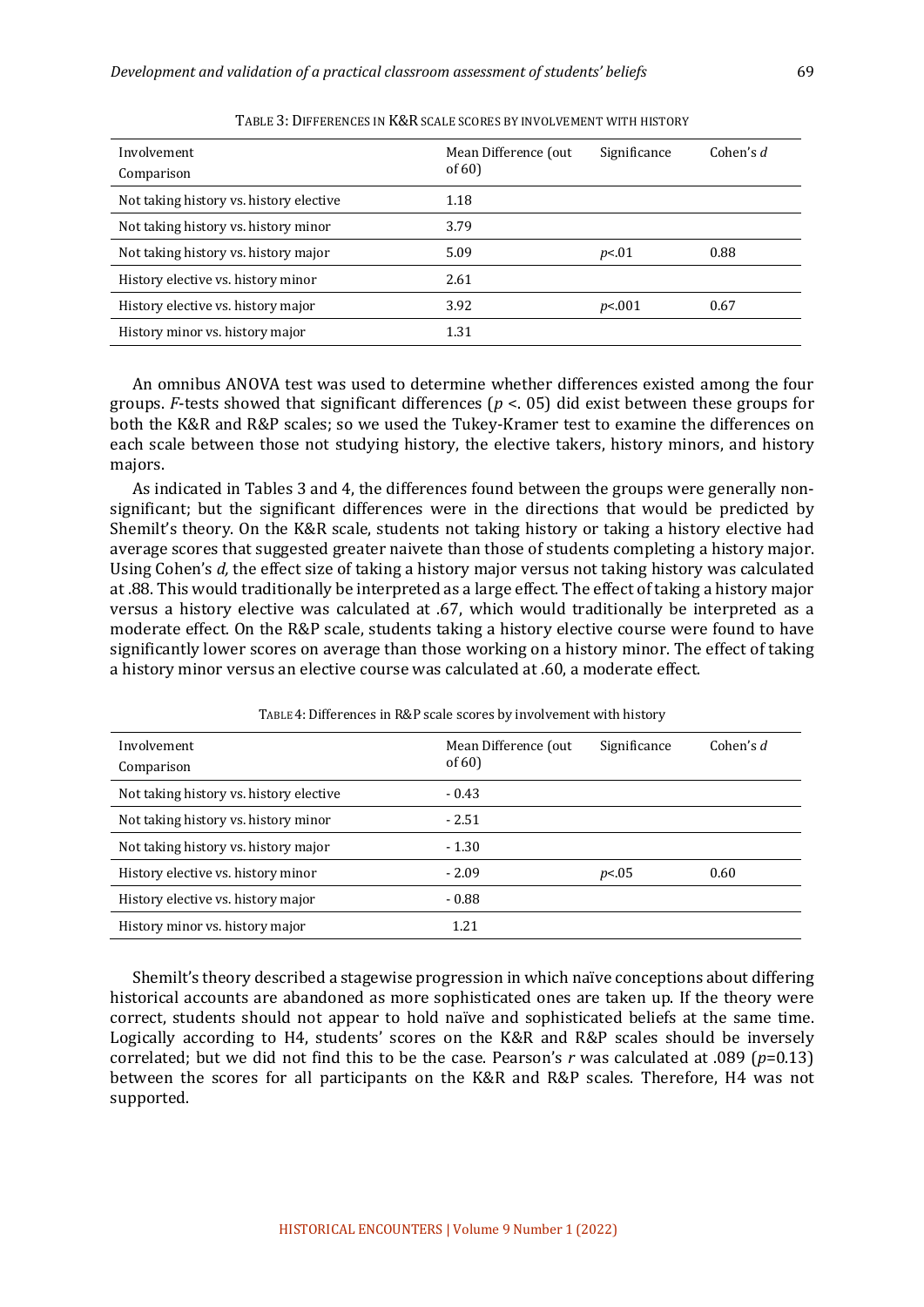## **Discussion**

In order to refine their practices of inquiry-oriented history teaching, instructors would benefit from practical and time-efficient ways to assess their students' epistemological beliefs. HAD shows promise for addressing the specific need of assessing students' beliefs about why historical accounts may differ.

In important respects, the findings of our validation effort were consistent with the predictions of Shemilt's original developmental theory. The validity of scores derived from HAD gains credence from statistically significant differences detected between secondary and postsecondary students' scores on the questionnaire, and statistically significant differences detected between students with varying involvement in history as a discipline at the postsecondary level. We were surprised not to find significant differences in secondary students' scores between grades 8 and 12; but it is important to note that Shemilt did not claim that students' ideas would develop simply as a function of age, but rather as a function of experience and history teaching. When our data were collected, the social studies and history curriculum in British Columbia focused on content coverage, largely to the exclusion of historical research methods. Therefore, the educational treatment across these grades was not necessarily of a kind that would be expected to increase the sophistication of students' epistemological beliefs in history.

A key finding that ran counter to Shemilt's 4-stage theory was the lack of a significant *inverse* relationship between students' scores on the K&R and R&P scales. Students do not appear to abandon altogether the beliefs that Shemilt's theory describes as unsophisticated as they gain experience with history as a discipline. Rather than a rigid stagewise progression in students' conceptions regarding differing accounts, our data suggest instead that greater exposure to the discipline of history tends to reduce students' *exclusive* reliance on bias and storyteller ignorance as explanations for differing accounts  $-$  broadening the range of possible explanations they consider. This finding echoes those of other researchers, who have noted signs of "epistemological wobbling" in their own studies (VanSledright and Reddy, 2014; Stoel et al., 2017). In the context of the broader research on personal epistemology these findings might be considered unsurprising; but they beg consideration as to whether researchers focused on epistemic cognition in history should be as committed as they are to developmental theories rather than dimensional ones.

## **Future Directions**

The main purpose of the HAD questionnaire is to serve as a tool in history teachers' curriculum planning and evaluation. As Chapman (2017) noted,

> There are impressive examples, in the pedagogic literature, of strategies that seek to engage students in the analysis of historical interpretations as 'deliberate' and 'crafted' artefacts...designed to achieve particular effects... (p. 101).

The important question for classroom teachers is whether and when to deploy the strategies referred to by Chapman. In the future, we plan to make the HAD questionnaire freely available on a web site so that instructors can have their own students complete it anonymously, and be immediately presented with automatically-scored results. Ideally, the web site would also run statistical tests automatically, so that for example, a teacher would be able to know whether her students' beliefs had, in aggregate, significantly shifted after her deliberate attempts to enrich their understanding of differing accounts using the kinds of activities that Chapman refers to.

Another potential use of HAD is to gauge students' readiness for activities that involve working with differing accounts. For this to be feasible, further research needs to be done to establish benchmarks for the instrument. At this point we have no empirical basis to assert what a particular set of scores on the K&R and R&P scales implies in terms of the kinds of tasks that students are likely to be capable of. However, the work of Wiley et al. (2020) is encouraging, for it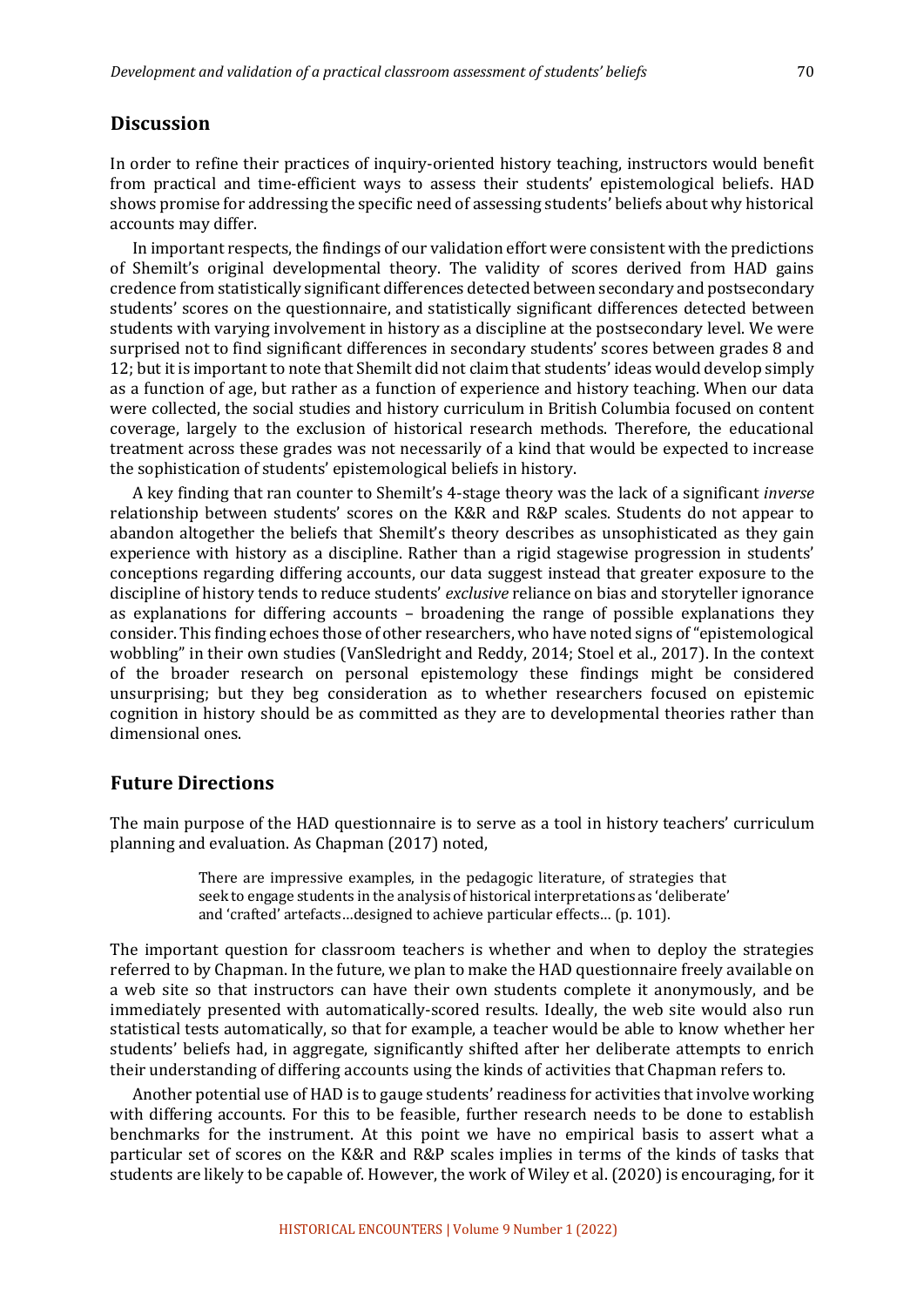suggests that a targeted measure of epistemological beliefs like HAD may help predict when a particular group of students is in a position to benefit from particular classroom tasks.

Through carefully planned investigations, we hope to develop HAD into a useful tool for instructors as they experiment with novel curriculum and pedagogical approaches in modern, multicultural history classrooms.

## **Limitations**

A number of limitations are worthy of mention. First, since our primary objective was to develop a practical classroom assessment that could be completed in approximately 15 minutes, our instrument did not include a large enough number of items to reliably assess students' commitment to beliefs associated with each individual stage of Shemilt's developmental theory. If the primary objective of the research had been to test the four-stage theory in detail, more items would have been required.

Second, this study did not involve gathering data on the specific content or methods of instruction that our questionnaire respondents had been exposed to in history classrooms. For this reason, we cannot make detailed claims about why students' HAD scores differed (or did not differ) according to the depth of their involvement in history as a discipline, or their exposure to more or less history instruction. The secondary school data represent a partial exception to this limitation, since we know that during the time of our data collection (and for many years prior) secondary school curriculum in the area where our data were collected did not mandate any study of historical research methods. Due to curriculum revisions this situation is now changing, so in years to come our data may provide a baseline against which to examine the efficacy of the curriculum changes.

Third, the differences we detected between secondary students' and postsecondary students' scores on HAD cannot be attributed to the influence of postsecondary instruction alone. While the postsecondary institutions involved in our study do not select students based on the sophistication of their epistemological beliefs, it may be the case that those who are admitted to and choose to pursue postsecondary education hold more sophisticated beliefs due to their socioeconomic status and other influences, rather than by virtue of postsecondary instruction alone. Further studies will be needed to disentangle students' epistemological beliefs from their socioeconomic status, institutions' choices to admit, students' long-term goals, and other variables.

Fourth, limitations on both our access to potential research participants and the time available to conduct our study resulted in a small number of responses for some groups of strong potential interest in a study of this kind – particularly Masters and Ph.D. students in history. In future work it will be important to better represent these groups.

Finally, as with Shemilt's original 1987 study, the work presented here involved using crosssectional data to make inferences about a process of change in students' epistemological beliefs that unfolds over years. In the absence of instruction aimed at improving students' epistemological beliefs, change may never occur, or may take a long time; however our large-scale data were collected in just a few months. To directly examine change in students' epistemological beliefs, one would ideally follow the same cohort of students longitudinally over a period of years, gathering simultaneous data regarding the nature of the history instruction they received, extracurricular encounters with history (e.g. museums, popular media) and other possible influences. 

## **Conclusion**

To our knowledge, the research reported here represents the first attempt to design and validate a domain-specific quantitative measure of students' beliefs about differing historical accounts that would be practical for instructors to use independently in their own classrooms. Acknowledging their limitations, the data and analyses presented above suggest that the HAD questionnaire,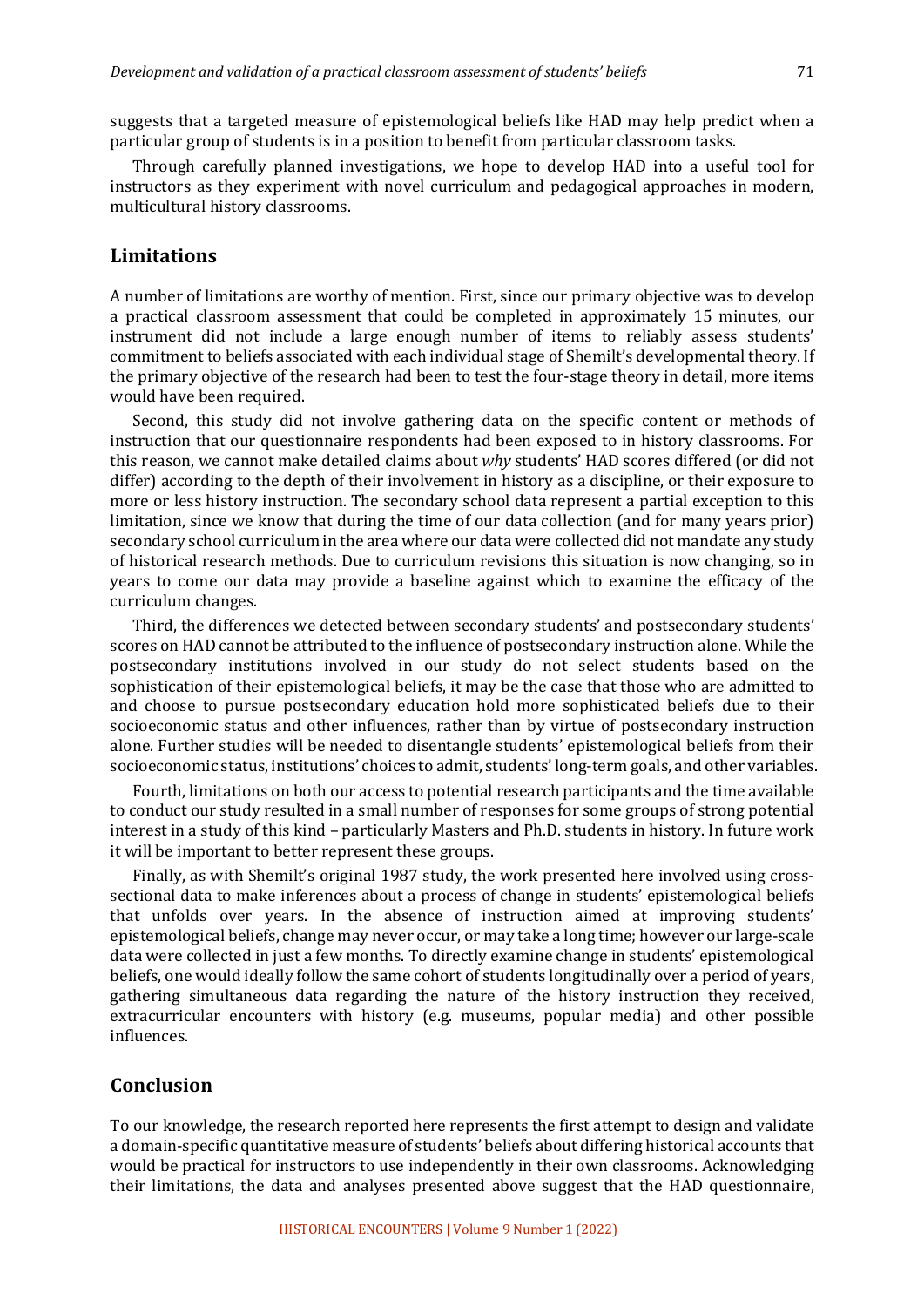which is quick for students to complete and can be scored easily, holds promise. With further research we hope to demonstrate its utility for classroom teachers. With regard to theory, our failure to find evidence of stage-like developmental progression in our data resonates with the findings of other researchers, and highlights limitations in the ability of developmental theories to describe the changes that take place in students' beliefs about historical knowledge over the course of their education.

## **Acknowledgements**

The authors acknowledge the generous support of the Spencer Foundation for this work under grant #201100028. They also offer sincere thanks to Peter Seixas, Kadriye Ercikan and Mark Leier for their extensive collegial support to this research, and to Laura D'Amico for her unflagging personal and intellectual support.

## **References**

- Banks, J. A. (2008). Diversity, group identity and citizenship education in a global age. *Educational Researcher, 37*(3), 129-139. http://dx.doi.org/10.3102/0013189X08317501
- Barzilai, S., & Weinstock, W. (2015). Measuring epistemic thinking within and across topics: A scenario-based approach. *Contemporary Educational Psychology*, 42, 141-158. https://doi.org/10.1016/j.cedpsych.2015.06.006
- Britt, M. A., Perfetti, C. A., Van Dyke, J. A., & Gabrys, G. (2000). The Sourcer's Apprentice: A tool for document-supported history instruction. In P. Stearns, P. Seixas, & S. Wineburg (Eds.), *Knowing, teaching and learning history: National and international perspectives* (pp. 437-470). New York: New York University Press.
- Castro, A. J., Field, S. L., Bauml, M., & Morowski, D. (2012). "I want a multicultural classroom": Preparing social studies teachers for culturally diverse classrooms. *The Social Studies, 103*(3), 97-106. http://dx.doi.org/10.1080/00377996.2011.575419
- Chandler, M. J., Hallett, D., & Sokol, B. (2002). Competing claims about competing knowledge claims. In B. K. Hofer & P. R. Pintrich (Eds.), *Personal epistemology: The psychology of beliefs about knowledge and knowing.* Mahwah, NJ: Erlbaum.
- Chapman, A. (2017). Historical interpretations. In I. Davies (Ed.), *Debates in history teaching* (pp. 96-108). London: Taylor and Francis. http://dx.doi.org/10.4324/9780203831458
- Conrad, M., Ercikan, K., Friesen, G., Létourneau, J., Muise, D., Northrup, D., & Seixas, P. (2013). *Canadians and their pasts.* Toronto: University of Toronto Press.
- Cronon, W. (1992). A place for stories: Nature, history and narrative. The Journal of American *History, 78*(4), 1347-1376.
- Ercikan, K., & Seixas, P. (Eds.). (2015). *New directions in assessing historical thinking*. New York: Routledge. http://dx.doi.org/10.4324/9781315779539
- Lee, P. (2004). Understanding history. In P. Seixas (Ed.), *Theorizing historical consciousness* (pp. 129-164). Toronto: University of Toronto Press.
- Lee, P. (2005). Putting principles into practice: Understanding history. In M. S. Donovan & J. D. Bransford (Eds.), *How students learn: History, mathematics and science in the classroom* (pp. 31-77). Washington, DC: The National Academies Press.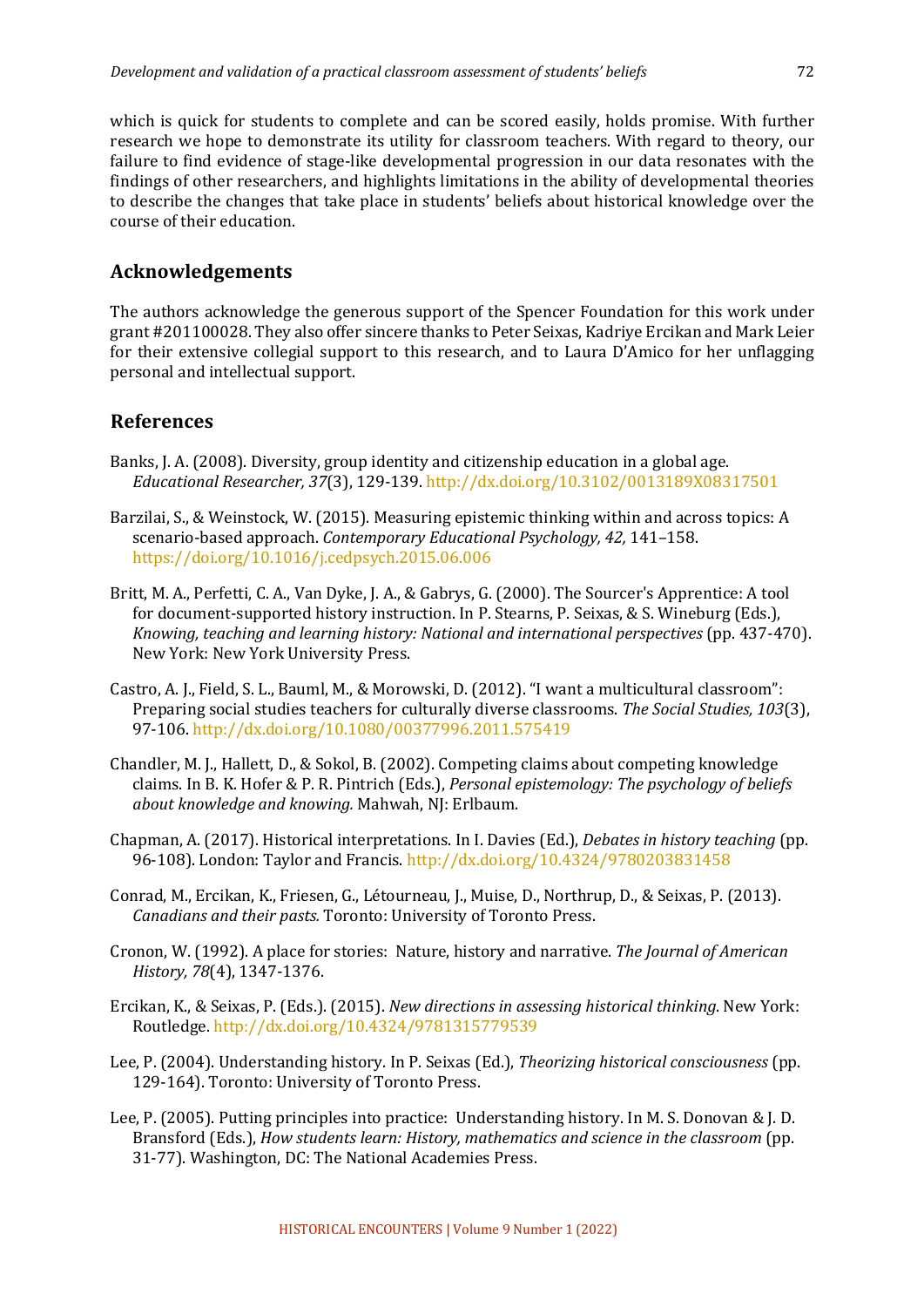- Lee, P., & Shemilt, D. (2004). "I just wish we could go back in the past and find out what really happened": Progression in understanding about historical accounts. *Teaching History, 117,* 25-31.
- Lightning, J. (2021). Revisiting Lexington Green: Implications for teaching historical thinking. *Cognition & Instruction, 39*(3), 306-327. http://dx.doi.org/10.1080/07370008.2021.1880410
- Maggioni, L., VanSledright, B., & Alexander, P. A. (2009). Walking on the borders: A measure of epistemic cognition in history. The Journal of Experimental Education, 77(3), 187-213. http://dx.doi.org/10.3200/JEXE.77.3.187-214
- Miller, G. R., & Toth, S. L. (2012). To dismantle an idle past: Using historiography to construct a digital learning environment. The Social Studies, 103(2), 73-80. http://dx.doi.org/10.1080/00377996.2011.571303
- Mitrovic, B. (2015). Historical understanding and historical interpretation as contextualization. *History and Theory, 54,* 311-332. http://dx.doi.org/10.1111/hith.10762
- Muis, K., Bendixen, L. D., & Haerle, F. C. (2006). Domain-generality and domain-specificity in personal epistemology research: Philosophical and empirical reflections in the development of a theoretical framework. *Educational Psychology Review, 18*(1), 3-54. http://dx.doi.org/10.1007/s10648-006-9003-6
- Nitsche, M., & Waldis, M. (2018). *Examining History Teachers' Epistemological and Pedagogical Beliefs.* Paper presented at the Annual Meeting of the American Educational Research Association, New York, NY.
- O'Neill, D. K., Guloy, S., & Sensoy, Ö. (2014). Strengthening methods for assessing students' metahistorical conceptions: Initial development of the Historical Account Differences survey. *The Social Studies, 105*(1), 1-14. https://doi.org/10.1080/00377996.2013.763524
- Perry, W. G. (1970). *Forms of intellectual and ethical development in the college vears: A scheme.* New York: Holt, Rinehart and Winston.
- Reisman, A. (2012). Reading like a historian: A document-based history curriculum intervention in urban high schools. *Cognition and Instruction*, 30(1), 86-112. http://dx.doi.org/10.1080/07370008.2011.634081
- Reisman, A. (2015). The difficulty of assessing disciplinary historical reading. In K. Ercikan & P. Seixas (Eds.), *New directions in assessing historical thinking* (pp. 29-39). New York: Routledge. http://dx.doi.org/10.4324/9781315779539
- Rothschild, E. (2000). The Impact of the Document-Based Ouestion on the Teaching of United States History. *The History Teacher, 33*(4), 495-500. http://dx.doi.org/10.2307/494945
- Schommer-Aikins, M. (2004). Explaining the Epistemological Belief System: Introducing the Embedded Systemic Model and Coordinated Research Approach. *Educational Psychologist*, 39(1), 19-29. http://dx.doi.org/10.1207/s15326985ep3901\_3
- Seixas, P. (2006). *Benchmarks of historical thinking: A framework for assessment in Canada.* Retrieved from Vancouver, BC: http://www.histori.ca/benchmarks/
- Seixas, P. (Ed.) (2004). *Theorizing Historical Consciousness*. Toronto: University of Toronto Press.
- Shemilt, D. (1987). Adolescent ideas about evidence and methodology in History. In C. Portal (Ed.), *The History curriculum for teachers* (pp. 39-61). London, England: Falmer.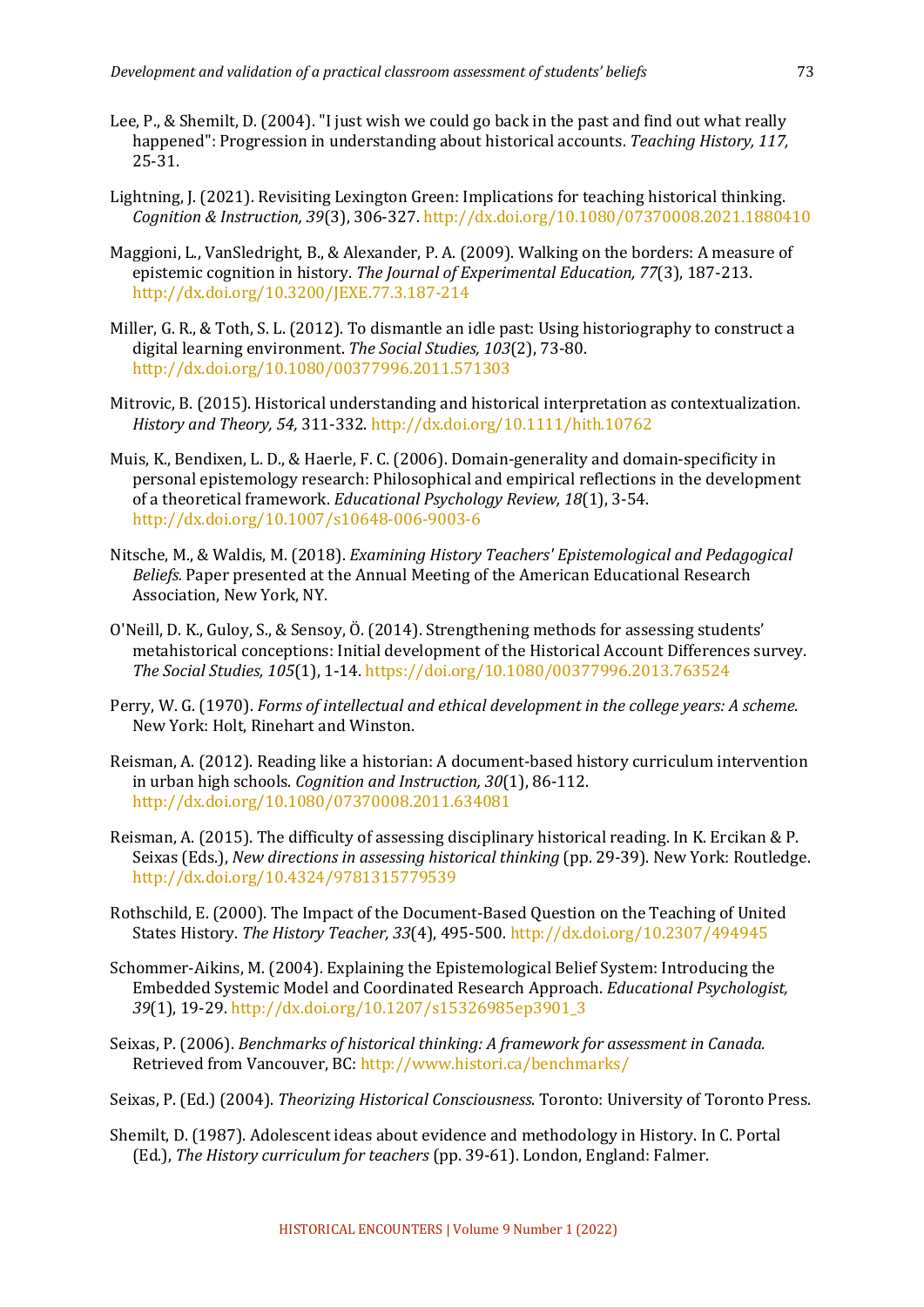- Shemilt, D. (2000). The caliph's coin: The currency of narrative frameworks in History teaching. In P. N. Stearns, P. Seixas, & S. Wineburg (Eds.), *Knowing, teaching and learning History: National and international perspectives* (pp. 83-101). New York: New York University Press.
- Smith, M., & Breakstone, J. (2015). History assessments of thinking: An investigation of cognitive validity. In K. Ercikan & P. Seixas (Eds.), *New directions in assessing historical thinking* (pp. 233-245). New York: Routledge. http://dx.doi.org/10.4324/9781315779539
- Stoel, G., Logtenberg, A., Wansink, B., Huijgen, T., van Boxtel, C., & van Drie, J. (2017). Measuring epistemological beliefs in history education: An exploration of naïve and nuanced beliefs. *International Journal of Educational Research, 83,* 120-134. http://dx.doi.org/10.1016/j.ijer.2017.03.003

Takaki, R. T. (1993). *A different mirror: A history of multicultural America.* Boston: Little, Brown & Co.

- VanSledright, B., & Reddy, K. (2014). Changing epistemic beliefs? An exploratory study of cognition among prospective history teachers. Tempo e argumento, 6(11), 28-68. http://dx.doi.org/10.5965/2175180306112014028
- VanSledright, B. (2015). Assessing for learning in the history classroom. In K. Ercikan & P. Seixas (Eds.), *New directions in assessing historical thinking* (pp. 75-88). New York: Routledge. http://dx.doi.org/10.4324/9781315779539
- Wiley, J., Griffin, T. D., Steffens, B., & Britt, M. A. (2020). Epistemic beliefs about the value of integrating information across multiple documents in history. *Learning and Instruction, 65,* 101266. http://dx.doi.org/10.1016/j.learninstruc.2019.101266
- Wineburg, S. (1991). On the reading of historical texts: Notes on the breach between school and the academy. American Educational Research Journal, 28(3), 495-519. http://dx.doi.org/10.3102/00028312028003495
- Wineburg, S. (2001). *Historical thinking and other unnatural acts: Charting the future of teaching the past*. Philadelphia: Temple University Press.

## **About the Authors**

**D. Kevin O'Neill,** B.Sc., PhD is Associate Professor of Education and Technology at Simon Fraser University, where he helps to prepare future teachers, and teaches and mentors students in the Educational Technology and Learning Design graduate programs. He has had a longstanding interest in history teaching and design-based research.

Email: kevin\_oneill@sfu.ca ORCiD: 0000-0001-6880-9146

**Sheryl Guloy,** PhD, provides educational and knowledge translation consulting services and leads a sleep coaching and professional education corporation in Montreal, Canada. She holds an MA and a PhD in Educational Technology as well as a BComm in International Business. Her research involves virtual mentoring environments, leadership development, higher education, program development, and mobile apps to aid sleep.

ORCiD: 0000-0003-4735-8344

**Fiona M. MacKellar,** MA is an instructional designer and PhD candidate who came to history education research sideways-fashion during work on her MA thesis. The focus of her current dissertation research is how secondary students come to grasp and to advance their understanding of historical evidence.

ORCiD: 0000-0002-0534-3892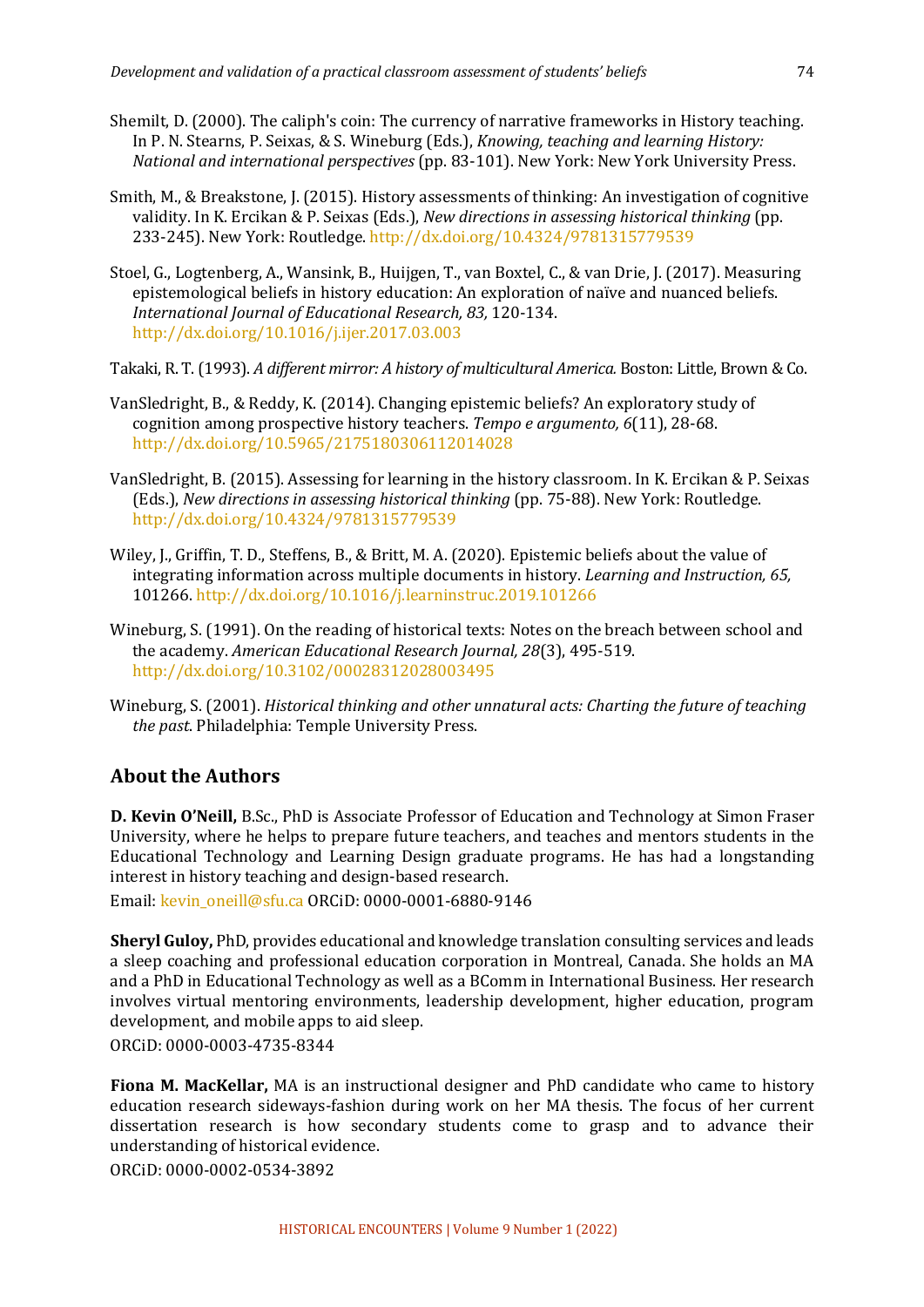**Dale R. Martelli,** MA is a PhD candidate in Educational Theory and Practice: Philosophy of Education at Simon Fraser University, and has been a practicing teacher for more than 30 years, in Canada, Nigeria and Israel. He currently teaches secondary history and philosophy in Vancouver, and is the sitting president of the British Columbia Social Studies Teachers' Association. 

ORCiD: 0000-0002-5897-0128

# Appendix A: The Historical Account Differences Questionnaire<sup>1</sup>

**Instructions:** Carefully read each question, and rate each of the four possible answers that follow it, according to how strongly you agree or disagree with it. This is not a test, and there are no right answers.

Q: What makes somebody a historian?

|                                                                                                                       | Strongly<br>Disagree | Disagree | disagre<br>Neither<br>agree | Agree | Strongly<br>Agree |
|-----------------------------------------------------------------------------------------------------------------------|----------------------|----------|-----------------------------|-------|-------------------|
| They re-consider past events, and think about<br>what those events mean to us today. (4)                              |                      |          |                             |       |                   |
| They can figure out which stories about the<br>past are biased or untrue, and put together the<br>one true story. (2) |                      |          |                             |       |                   |
| They can use evidence to figure out what<br>probably happened in the past. (3)                                        |                      |          |                             |       |                   |
| They have studied and memorized what<br>happened in the past $(1)$                                                    |                      |          |                             |       |                   |

## Q: How do historians develop their stories about events in the past?

|                                                | Strongly<br>Disagro | Disagree | agree<br>nor<br>disagree<br>Neither | Agree | Strongly<br>Agree |
|------------------------------------------------|---------------------|----------|-------------------------------------|-------|-------------------|
| They consider several possibilities and make   |                     |          |                                     |       |                   |
| an educated guess about what happened based    |                     |          |                                     |       |                   |
| on the evidence available. (3)                 |                     |          |                                     |       |                   |
| They add new stories by re-examining           |                     |          |                                     |       |                   |
| evidence to answer questions that may not      |                     |          |                                     |       |                   |
| have been asked before. (4)                    |                     |          |                                     |       |                   |
| They look at what several people have said     |                     |          |                                     |       |                   |
| about the events, and decide which one's story |                     |          |                                     |       |                   |
| is the least biased. (2)                       |                     |          |                                     |       |                   |
| They read only what has been written or        |                     |          |                                     |       |                   |
| recorded about the event by the witnesses      |                     |          |                                     |       |                   |
| who were there to see it. (1)                  |                     |          |                                     |       |                   |

<sup>1</sup> The Shemilt stage that each belief statement is intended to capture is marked in parentheses for the convenience of readers. These stages do not appear on versions used with students.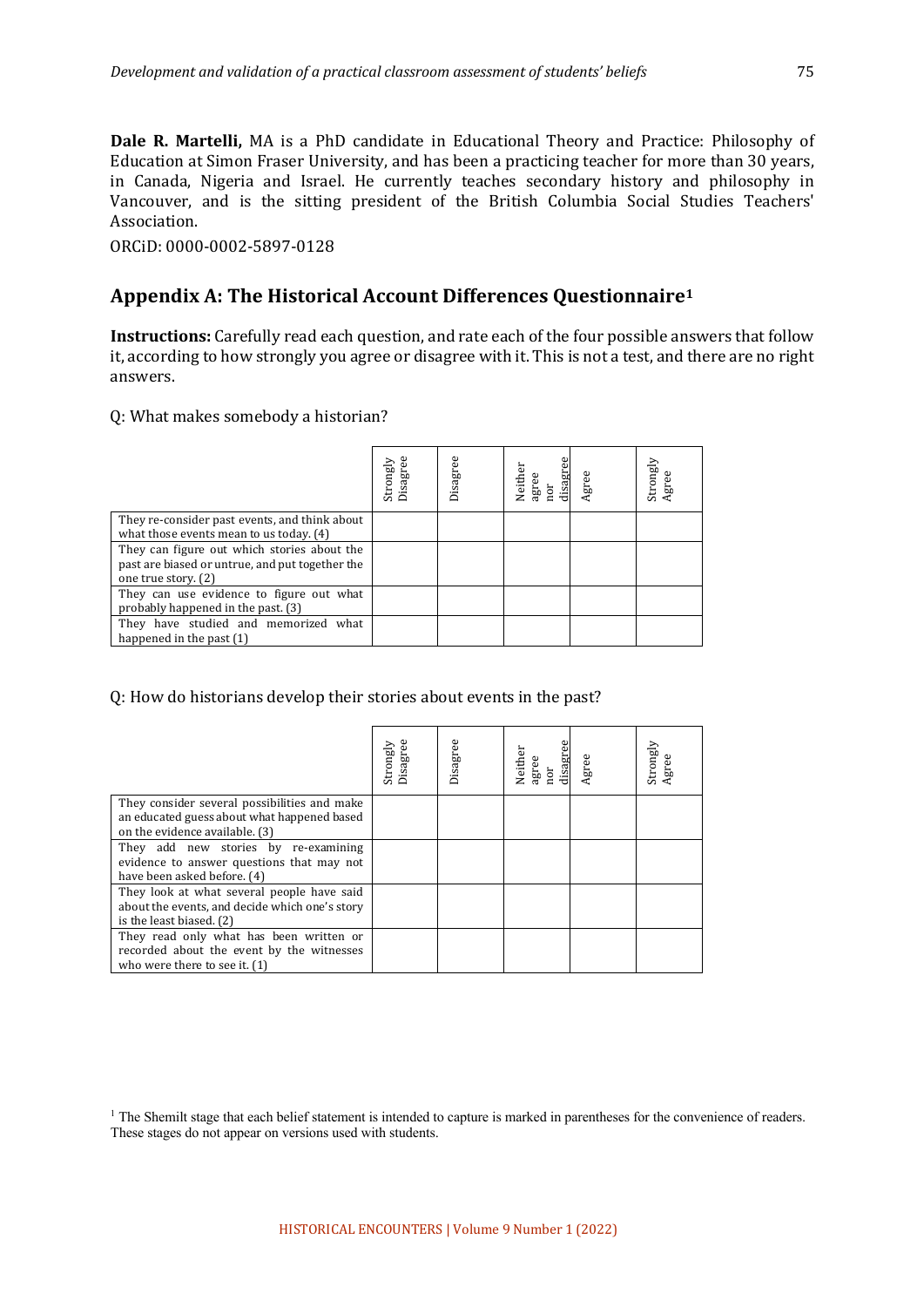# Q: Why do historians write or tell stories about the past?

|                                                                                                     | Strongly<br>Disagree | Disagree | lisagree<br>Neither<br>agree: | Agree | Strongly<br>Agree |
|-----------------------------------------------------------------------------------------------------|----------------------|----------|-------------------------------|-------|-------------------|
| Because questions come up today that can be.<br>answered by looking at the past (4)                 |                      |          |                               |       |                   |
| So that other people can know what happened<br>in the past $(1)$                                    |                      |          |                               |       |                   |
| To provide other people with a careful<br>examination of the best evidence available<br>today $(3)$ |                      |          |                               |       |                   |
| Because they want to provide other people<br>with stories that are true and unbiased (2)            |                      |          |                               |       |                   |

# Q: Why do historians write new books about events that were already written about before?

|                                                                                                                                                         | Disagree<br>Strongly | Disagree | agree noi<br>disagree<br>Neither | Agree | Strongly<br>Agree |
|---------------------------------------------------------------------------------------------------------------------------------------------------------|----------------------|----------|----------------------------------|-------|-------------------|
| Historians write new books because old<br>historical evidence can be examined in new<br>ways that give us a better understanding. (3)                   |                      |          |                                  |       |                   |
| Historians should not write new books, Older<br>books are more trustworthy because they<br>were written closer in time to the events<br>themselves. (2) |                      |          |                                  |       |                   |
| Historians writing new books makes no sense<br>because there should only need to be one book<br>about each event. (1)                                   |                      |          |                                  |       |                   |
| Historians write new books because as time<br>goes on, people have new questions that need<br>to be answered. (4)                                       |                      |          |                                  |       |                   |

# Q: What makes a story about the past useful?

|                                                                                  | Strongly<br>Disagre | isagree | agree no<br>Φ<br>isagre<br>Neither | Agree | Strongly<br>Agree |
|----------------------------------------------------------------------------------|---------------------|---------|------------------------------------|-------|-------------------|
| It comes from a witness who intends to be fully<br>truthful and unbiased (2)     |                     |         |                                    |       |                   |
| It gives you a straightforward description of<br>what happened in the past $(1)$ |                     |         |                                    |       |                   |
| It answers your questions about why things<br>turned out the way they have (4)   |                     |         |                                    |       |                   |
| It is based on careful examination of a variety<br>of evidence from the past (3) |                     |         |                                    |       |                   |